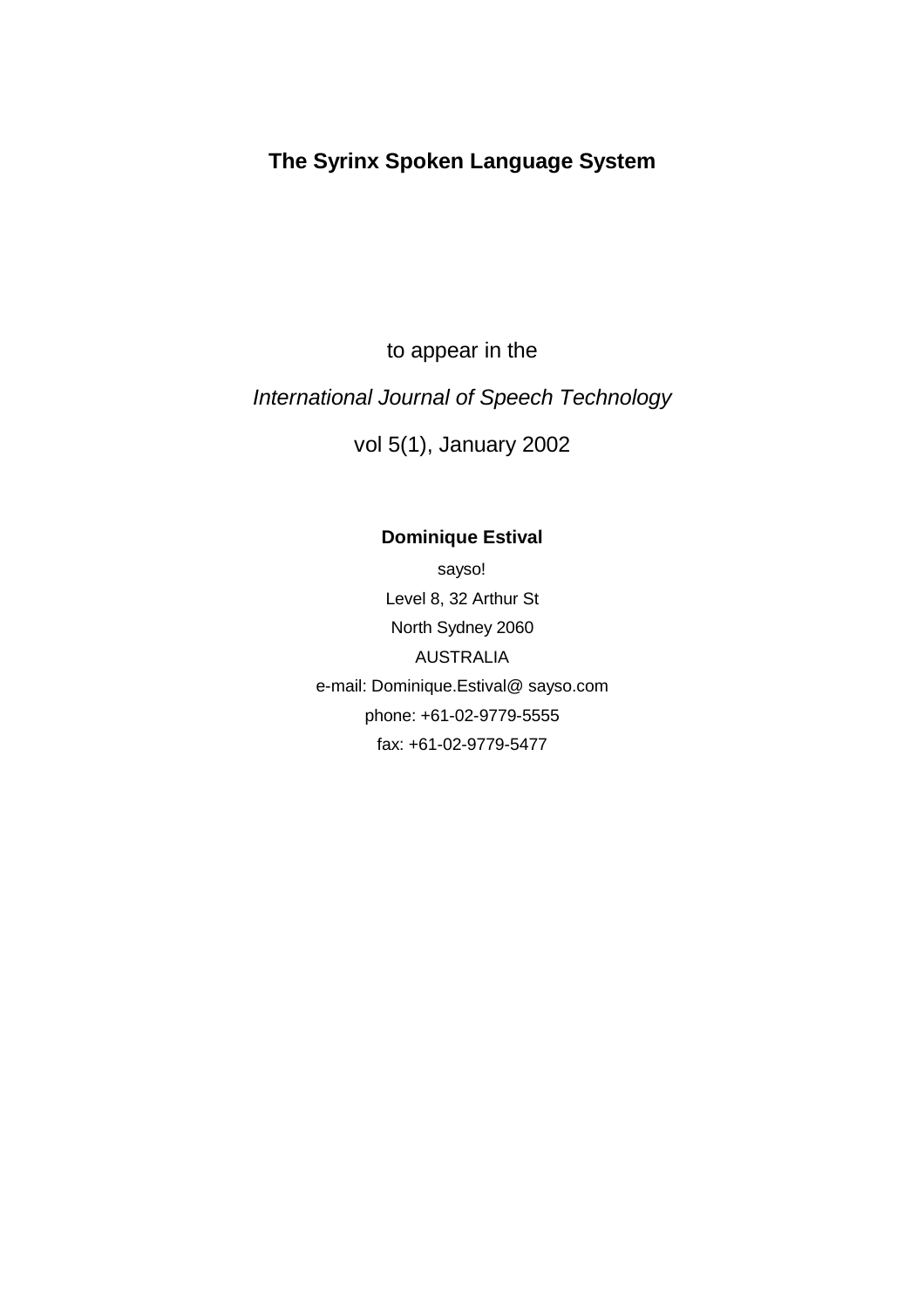# **Dominique Estival** Syrinx Speech Systems

## **Abstract**

This paper describes the Syrinx Spoken Language Sys tem (Sylan), an automated dialogue system that is fully integrated with the Syrinx Large Voca bulary Speech Recogniser (Sycon) into the Syrinx SpeechMaster platform. This platform combines speech recognit ion, natural language processing, dialogue management, telephony and database integra tion into a robust and flexible Voice User Interface that permits the deployment of natural la nguage dialogue systems in automated call centres. We first describe the architecture of Sylan which, being modular, allows us to build a system whose domain-independent components are reus able from application to application. We then present those components from the point of vie work application developers, describing the data structures used by the system and the utilities to build them. The two prototypes which have already been developed using Sylan are briefly presented, and we conclude by drawing the lessons learned along the way and pointing to further research directions.

#### **Keywords**

automated dialogue system, spoken language processi ng, modular architecture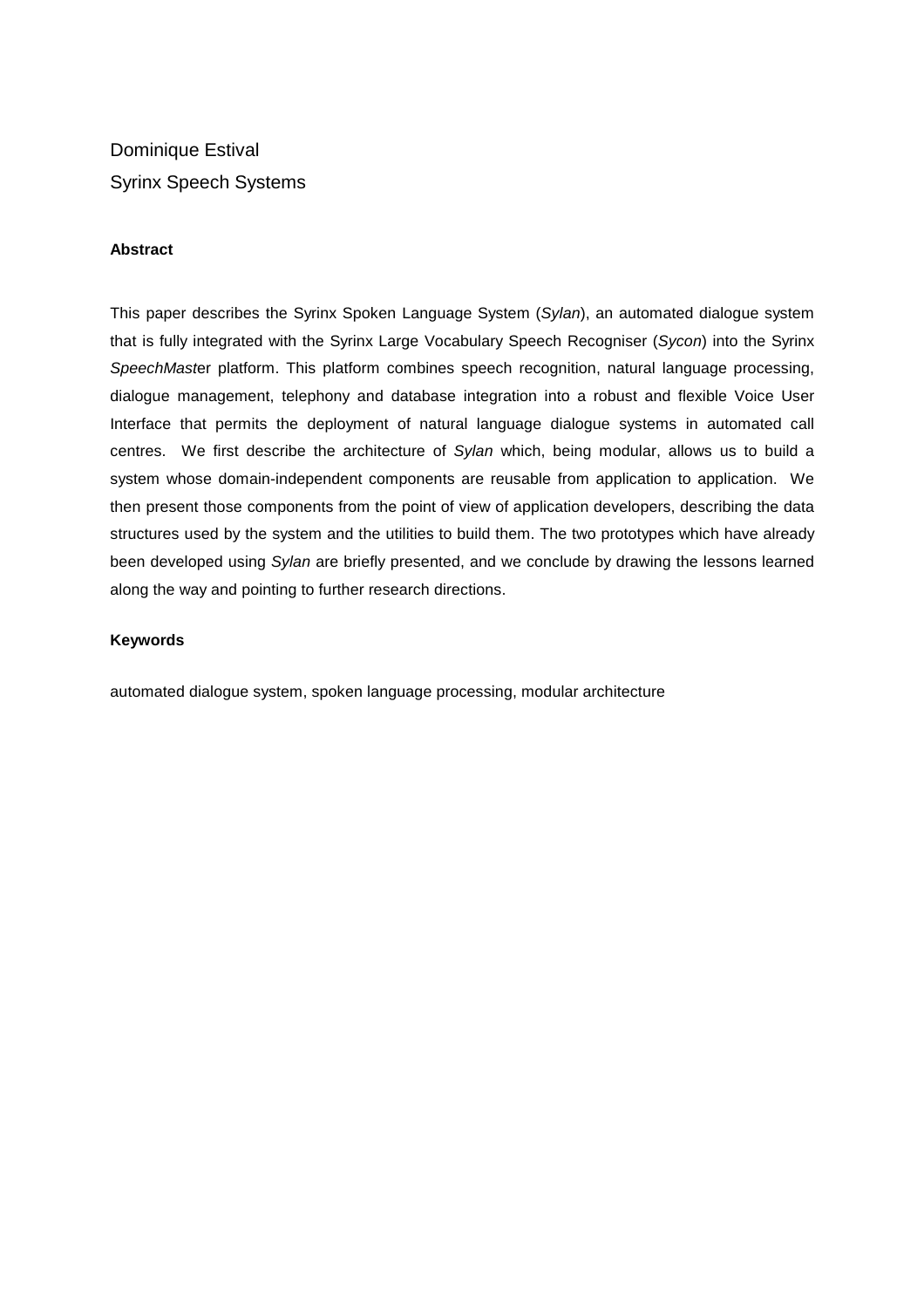## **1. Introduction**

which can be limited to a small domain, or converse ly can be allowed greater freedom because they can afford to fail, commercial systems to be used a t a call centre must work in real-time over the public telephone system and must be usable by the q eneral public. Thus, by definition, they require a speaker-independent speech recognition system, an dthey must be extremely robust, allowing a wide range of users to access the system and succes sfully complete calls and transactions with it (Glass, 1999). To be commercially viable, the syst em also must be easily portable to different environments, and it must allow quick development o free wapplications in different domains. Due to these constraints, current commercial systems are u sually limited to single token (this may be a phrasaltoken, rather than a single word) recogniti on and fairly directed dialogue structures.

There are severe constraints on automated call cent reapplications: unlike research systems

Sylan is an automated dialogue system that was recently developed at Syrinx Speech Systems under the Natural Language Processing Proje  $ct<sup>1</sup>$ . The aim was to confront these issues and to produce a framework upon which to build apple incations where the structure of the dialogue can be less constrained, allowing users to input more n atural, multi-token utterances that are interpreted and processed in several stages. This framework wa sdeveloped independently of any particular speech recogniser and can be used with other off-th e-shelf speech recognisers, as well as with textual input. However, it is fully integrated wit hthe latest Syrinx large vocabulary speech recogni ser (Sycon3), and together these components have been integrated that other Speech Master platform.

The SpeechMaster system combines speech recognition, natural langua ge processing, dialogue management, telephony and database integra tion. It provides a software architecture and an environment for the creation of dialogue systems innatural spoken language for automated call centres. The general system architecture we adopte dis described in section 2. This architecture, where a dialogue module acts as the central compone nt directing the conversation flow, deciding which actions should be taken and what responses sheald be generated on the basis of the interpretation of the input utterance into a set of attribute-value pairs, is similar in design to the familiar one presented by other researchers in simi lar projects (see Bernsen, Dybkiaer and Dybkiaer, 1998).

In section 3, we present the different components for the point of view of the application developers, in particular the Dialogue Flow Control ler, the Analysis module and the Generator, and we also describe some of the tools and utilities ne eded for application development. We briefly describe insection 4 the development methodology facil of our determination metrics we devised, and we conclude by presenting in section 5 our firs t applications, the Olympics InfoLine and the HomeBanking system, and by pointing outfuture rese arch directions in section 6.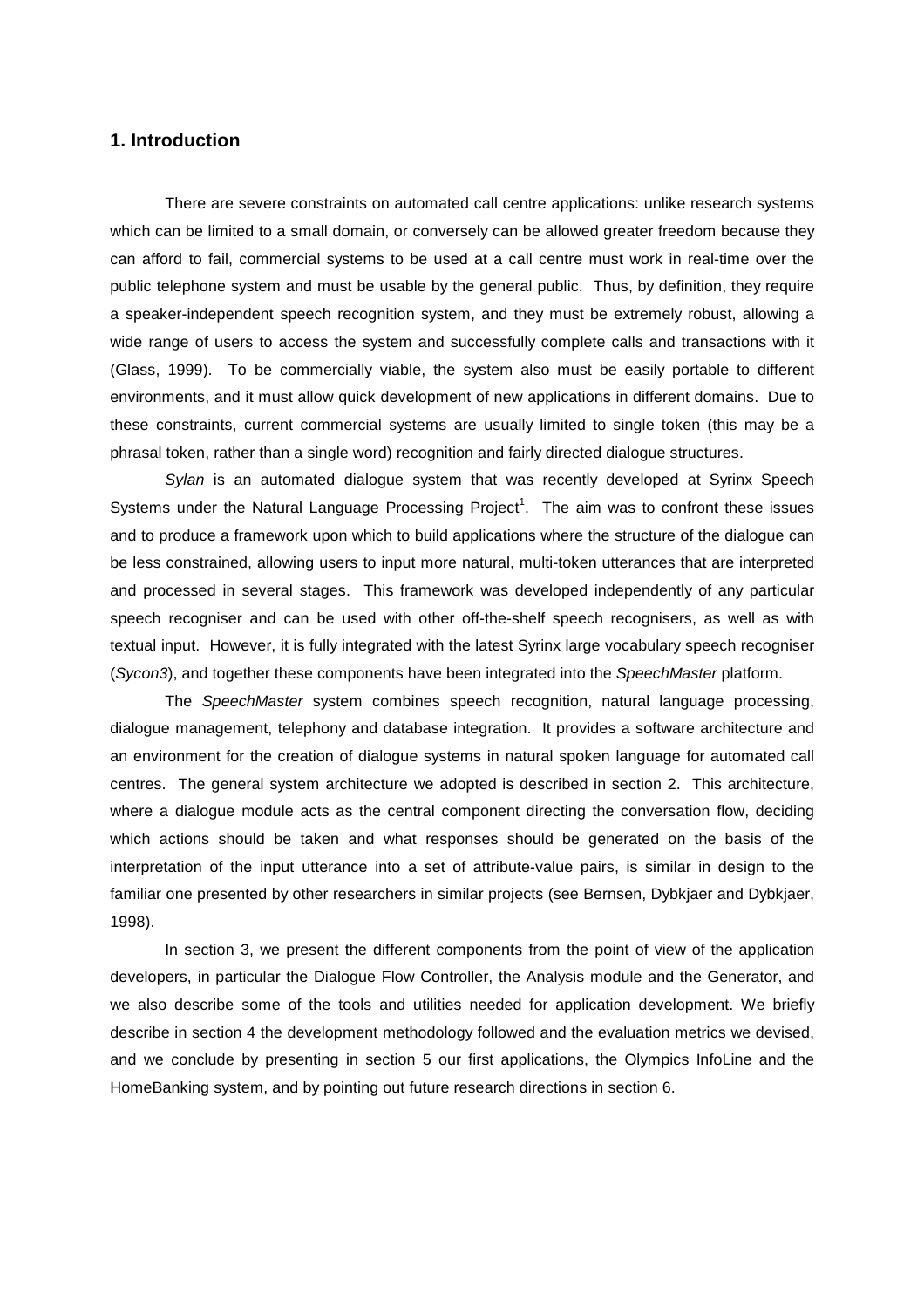#### **2. Architecture of the Spoken Language Processing System**

The general architecture of the spoken language pro cessing system can be divided into two main components, the Utterance Processing component, whi ch processes each utterance from the caller, and the Dialogue Processing component, which puts that utterance in the context of the conversation and determines the appropriate response. Figure 1 shows the general architecture of the spoken language processing system, abstracting from the sp ecifics of the speech recognition and telephony components. Rectangular boxes represent software co mponents, file icons represent the data structures to be provided by the application develo pers, and ellipses represent the data structures created and manipulated by the system during proces sing. We omit from this diagram the representation of the tools and utilities.



#### **Figure 1: Architecture of Sylan, the Syrinx Spoken Language System.**

As can be seen from Figure 1, the Utterance Process ing component uses a pipe-line architecture, with the output of the Language Model feeding into the Syntactic Analyser and the output of the Syntactic Analyser feeding into the S emantic Resolver. The architecture of the Dialogue Processing component is centred around the Dialogue Flow Controller which directs the flow of information among the Logic Engine, the Database In terface and the Generator.

When a call comes in, the Speech Master telephony component initiates as ession and hands over control to the Dialogue Flow Controller (DFC), which then sends the first prompt to be played and initiates recognition. The dialogue for a spec ific application is specified in a dialogue script. Typically, the system starts the call with a greeti ng and a message prompting the caller to ask a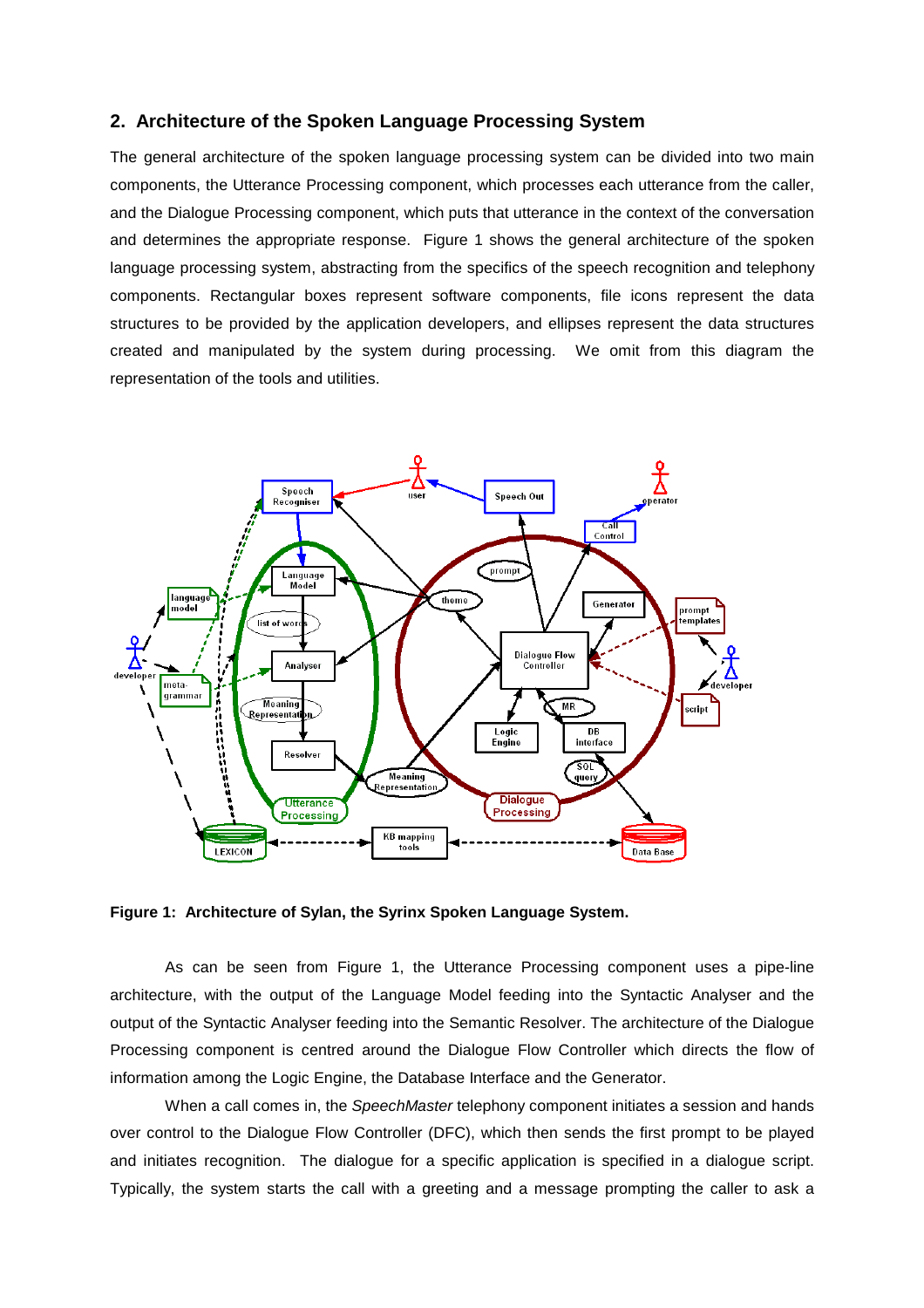question or formulate a request for a transaction, as in (1), which starts the dialogue for an Olympic s InfoLinesession.

(1) S: This is the Syrinx Olympics InfoLine! I hav e information about the Olympics schedule. What would you like to know?

When the caller answers the prompt, the input is pr ocessed initially by the Speech Recogniser, which filters out irrelevant background noise from the ca ller's utterance and produces an N-Best list of results. The Language Model then rescores and sele cts one or more results from the N-best list.  $2_{\text{In}}$ the current implementation, the Language Model is b ased on a backoff trigram model (Jelinek, 1997), incorporating both acoustic and linguistics cores.

The result chosen by the Language Model is passed on the Syntactic Analyse rasalist of words linked to their lexical entries in the Lexico n. Because our emphasis is on robust processing of the input, and not on producing a complete parse of the input, we have adopted a chunk parser approach (Abney, 1991; 1995) and the Analyser will ignore words or phrases in the input which do not contribute to the semantic meaning to be used b y the application. The output of the Syntactic Analyser is passed on to the Semantic Resolver for further processing. At present, the Semantic Resolver mainly deals with the processing of date a nd time phrases, and it resolves these expressions as completed at eand time objects.

When the caller's response to this first prompt has been processed by the Utterance Processing component, the output to the Dialogue Pr ocessing component is a Meaning Representation ( $MR$ ), which consists of a structured list of attribute -value (AV) pairs, the minimal information elements in feature-based formalisms.  $\quad \, ^3\,$  For instance, if the caller answers the initial prompt given in (1) with the information request in (2),  $\frac{4}{3}$  the resulting *MR* will be as shown in (3), where each attribute-value pair represents one piec eof information extracted from the input.

(2) U: What time is the women's butterfly?

(3) utterance-type = query  $target = time$ sub-discipline = butterfly gender = womens

Not only is the MR the interface between the Utterance Processing and the Dialogue Processing components, it also serves as the general data stru cture holding the contents of the utterance during processing. The MR resulting from processing an utterance may be used directly by the DFC to construct a query to the customer database through the Database Interface. For instance, from (3), the SQL query in (4) will be derived automatically.

(4) SELECT TIME FROM SWIMMING WHERE SUBDISCIPLINE = BUTTERFLY AND GENDER = WOMENS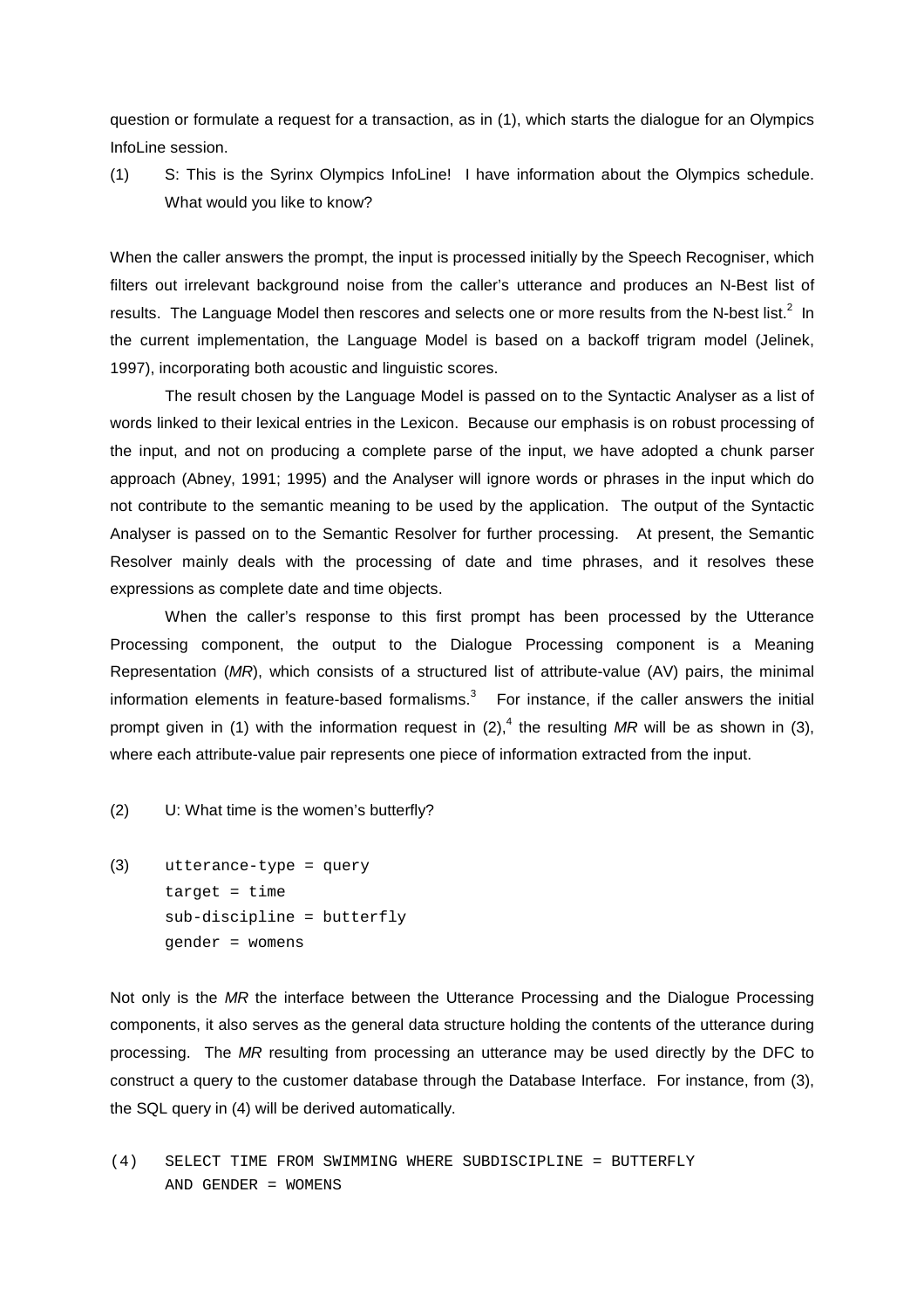In other instances, the MR resulting from processing an utterance can be used by the Logic Engine to modify the MR that had been stored by the DFC from the previous utterance. For instance, if the system asked the caller to further specify the "wom en's butterfly" with the request in (5), and the caller gave  $(6)$  as an answer, the new  $MR$  would be as in (7).

```
(5) S: The reare many answers about women's butterf ly, please specify a heat
```

```
(6) U: The finals.
```

```
(7) utterance-type = query 
      target = timesub-discipline = butterfly 
      gender = womens 
     heats = finals
```
As in most attribute-value based systems, where a feature matrix can be specified to a greater or lesser extent, the  $MR$  is an under-specified structure: attribute-value  $p$  airs are not required to be present, and values may be left unspecified. The MR can be modified and updated throughout the dialogue. The Dialogue Processing component may re place an old MR with a new MR, modify the old MR with the new MR, ordecide to keep the old MR and ignore the new one.

Whatever operations may have been performed on the  $MR$ , the output of the Dialogue Processing component consists of two elements:

a) the prompt to be played to the caller via the Sp eech-Out component; this could be a prerecorded file, a text string sent to a Text-to-Spee ch (TTS) system, or a combination of audio and TTS, with appropriate mark-up;

b) a message to the Utterance Processing component, setting up the appropriate parameters for the next utterance, including pointers to the g rammar and vocabulary to be used at the next dialogue state.

If the DFC encounters problems it cannot solve, the call is passed to a human operator via Call Control. When the call either is successfully completed or interrupted, control is regained by the telephony component.

# **3. Creating the application**

In section 2, we described the general architecture of the spoken language system from the point of view of processing, showing what happens w hen a call is being processed. In this section, we present Sylan from the point of view of the application develope r, and in particular the data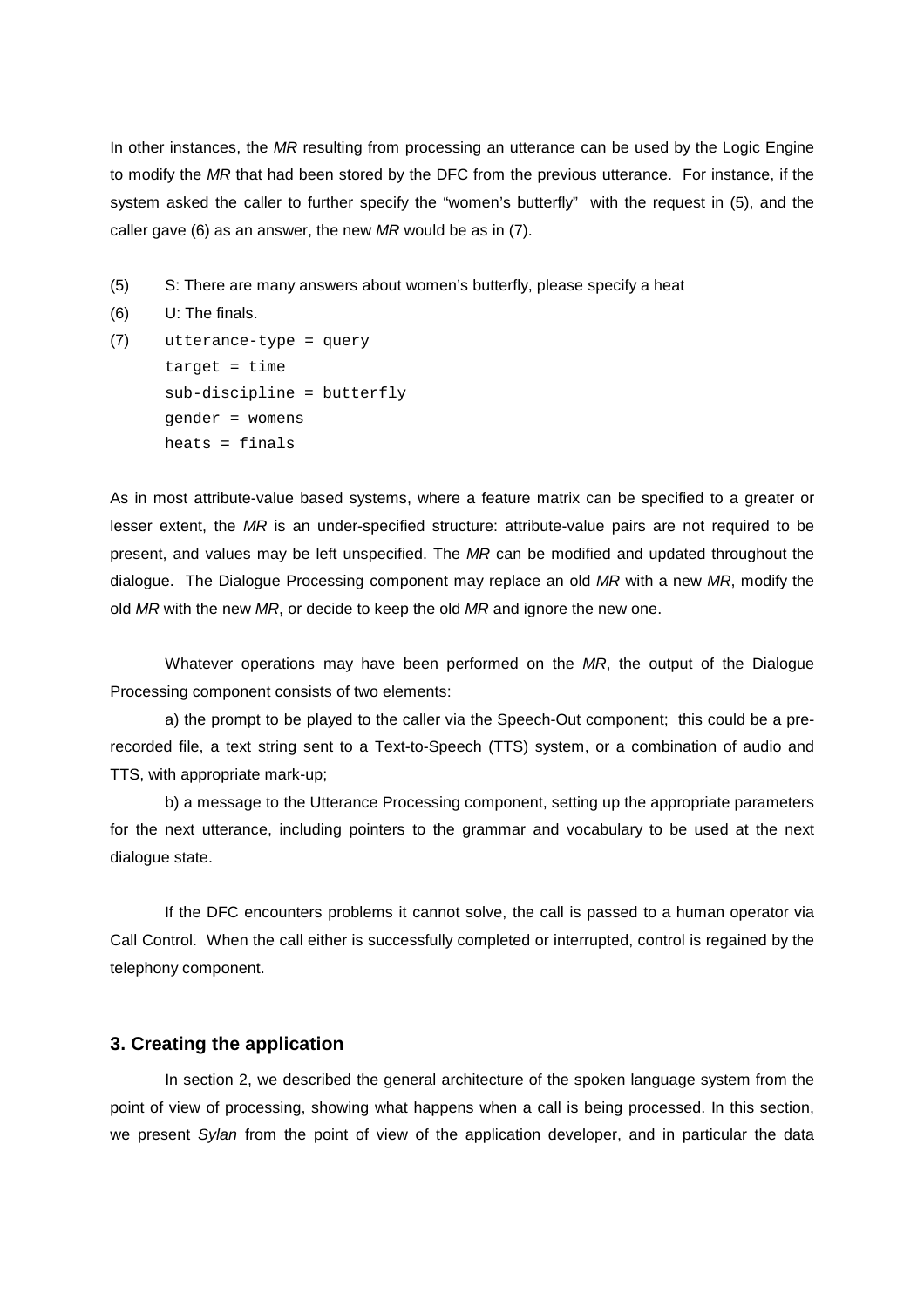used by the application developer to specify those data structures.

From the point of view of the application developer, the process starts with designing the dialogue and defining the attribute-value pairs tha tare relevant for the application. The first task is usually accomplished from the specifications and re quirements provided by the customer, while the second task requires specific information from the customer's database and from the business rules that have been defined for the application. As see n in section 2, the architecture of the Syrinx spoken language system is domain-independent, and Sylan is designed to be easily adaptable to different domains for different applications. A sp oken language application can be more or less sophisticated, depending on how large the domain of the application (and the associated lexicon) is, and how free the dialogue is allowed to be. Howeve r, the general architecture remains the same, whether for tourist information, bill payment, info rmation about a specific event, travel reservation, etc.

structures that need to be specified for each appli cation, and we briefly describe the tools and utili ties

Todevelopanapplication, developers need to:

- a) designthedialoguescript;
- b) specify the prompt templates;
- c) determine the attribute-value pairs for the  $MR$ , from the customer database and a corpus analysis;
- (see section  $3.3$ , and  $3.4$ ), and the semantic values if they are used to build the MR; and
- e) specify the grammars for the inpute xpected at two hedifferent dialogue states.

Morgan, 1999). The lexicon and the grammars are bu ilt from an analysis of the customer's corpus (Young and Bloothooft, 1997). This corpus analysis, in conjunction with the requirements for the attribute-value pairs are derived from an analysis of the customer's database. In turn, this analysis also contributes to the task specifications (Rudnic ky et al., 1999). From the corpus, the developer can also train application-specific language models

- d) enter the words in the Lexicon as lexical entrie s, with the Part-of-Speech (POS) tag for analysis
- The dialogue script is designed from the specific a pplication requirements (Balentine and application tasks, will contribute to the specifica tion of the attribute-value pairs for the MR. Other

tools, and we have developed a number of tools and utilities for our in-house application developers. These utilities can also be made available to custo mers so they can modify their application. Modifications to the lexicon, the grammars, the dia logue script, and the prompts can be made without having to recompile the application, an imp ortant consideration when the application is alreadyrunning at the customer's site.

The creation, development and maintenance of these data structures necessitate their own

## **3.1 Dialogue Script**

The Dialogue Flow Controller manages the dialogue v ia a dialogue script, which embodies a state machine describing the possible paths through a cal l and the actions to be taken at each dialogue state. Current dialogue scripts handle 'protocol' i nteractions such as greetings, closures,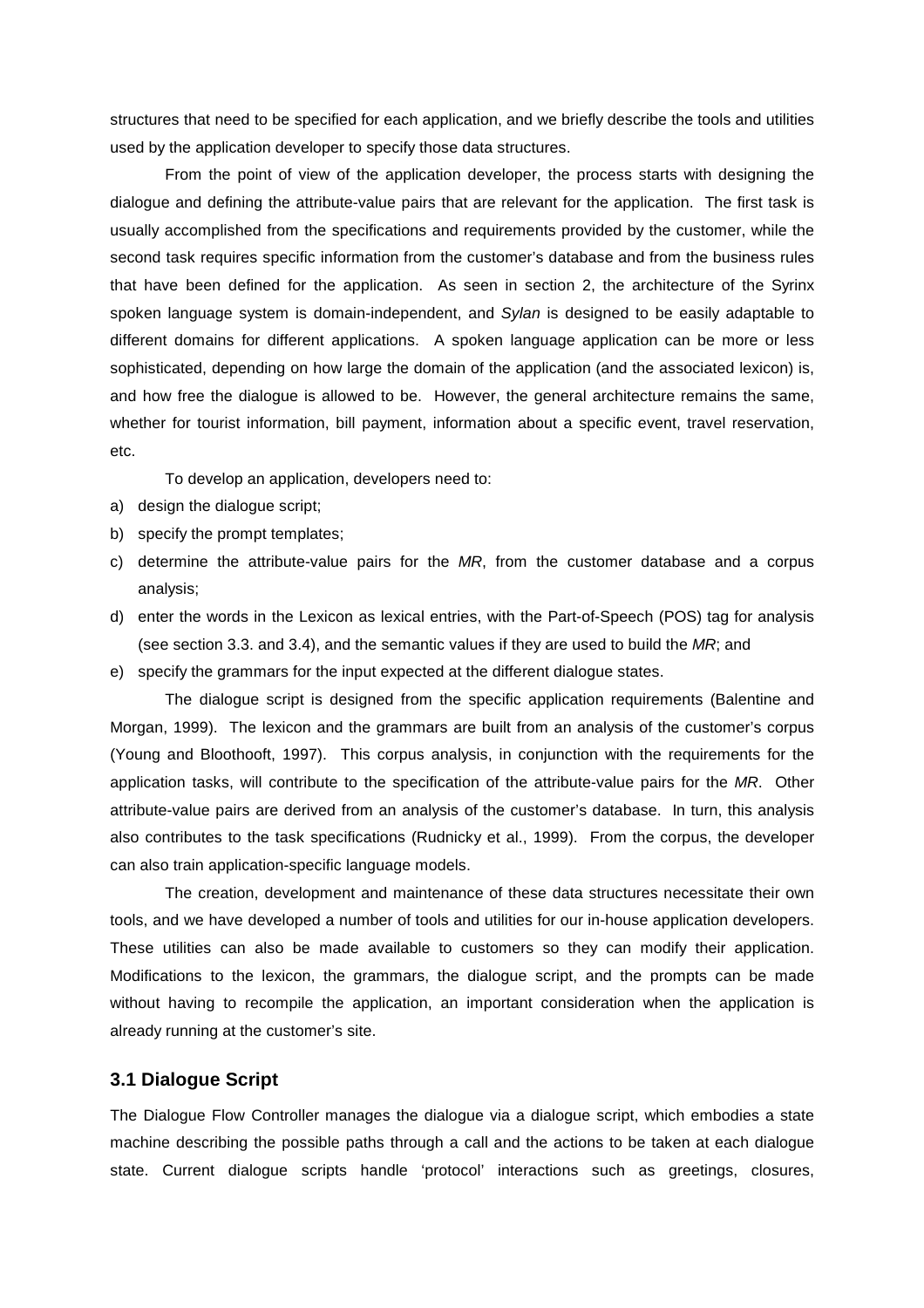interruptions, error handling, etc., as well as the actual question or transaction request from the caller. The dialogues cripts are developed through a GUI, and the scripts which are created are then interpreted at run-time by the Dialogue Flow Contro ller.

According to the specific dialogue script for an ap and plication, the Dialogue Flow Controller can query the customer or domain database to retrieve t he answers to the caller's request. The database interface (DBI) is generic so the system c an be adapted easily to different domains. The database itself is organised into concepts which ar eused by the Knowledge Base Mapping Tools to map the database elements in the customer database to lexical entries in the Lexicon.

The Dialogue Flow Controller may call on the Logic Engine to return an answer from the results returned by the database. The Logic Engine may inturn request further information to narrow the caller's request, until enough information has been gathered to provide an answer. Other functions of the Logic Engine are: 1) to sort and/o r aggregate multiple answers from the database for use by the Generator in producing responses; 2) to marrow under-specified queries; and 3) to create anew MR from an incomplete one by using attribute-value pa irs from the previous query.

Finally, the Generator produces the system's respon ses. The responses are partly specified by the developer in *templates* that are called from the dialogue script and insta ntiated during processing.

#### **3.2 Prompt templates**

The Generator generates the output prompts from templates, while the choice of template is specified in the script. This approach separates the ework of the dialogue writer into two parts:

1) describe the logic in the dialog script: decide what to say ;

2) specify response templates: decide howtosavit 5

The calls to the templates are parameterised, to pe rmit the use of predefined functions that can filte r answers from the Database or reorganise the present ation of answers. These functions make use of attribute-value pairs in the Meaning Representation being processed. Example (10) would cause a call to the function "  $makeProbe$ ", shown in a slightly simplified form in (11). <sup>6</sup> The function "makeProbe" provides: a) the template ID ("specify"), b) the current  $MR$  ("MRin") from which the variable "%\$given" will be extracted, and c) the va riable "%\$discriminator". The template "specify", given in (12), produces the responses hown in (13).

(10) U: When are the 100 m swimming finals?

(11) makeProbe("specify", MRin, DBresult, "Gender")

(12) \$template specify

"There are many answers about %\$given, please specify a %\$discriminator" \$end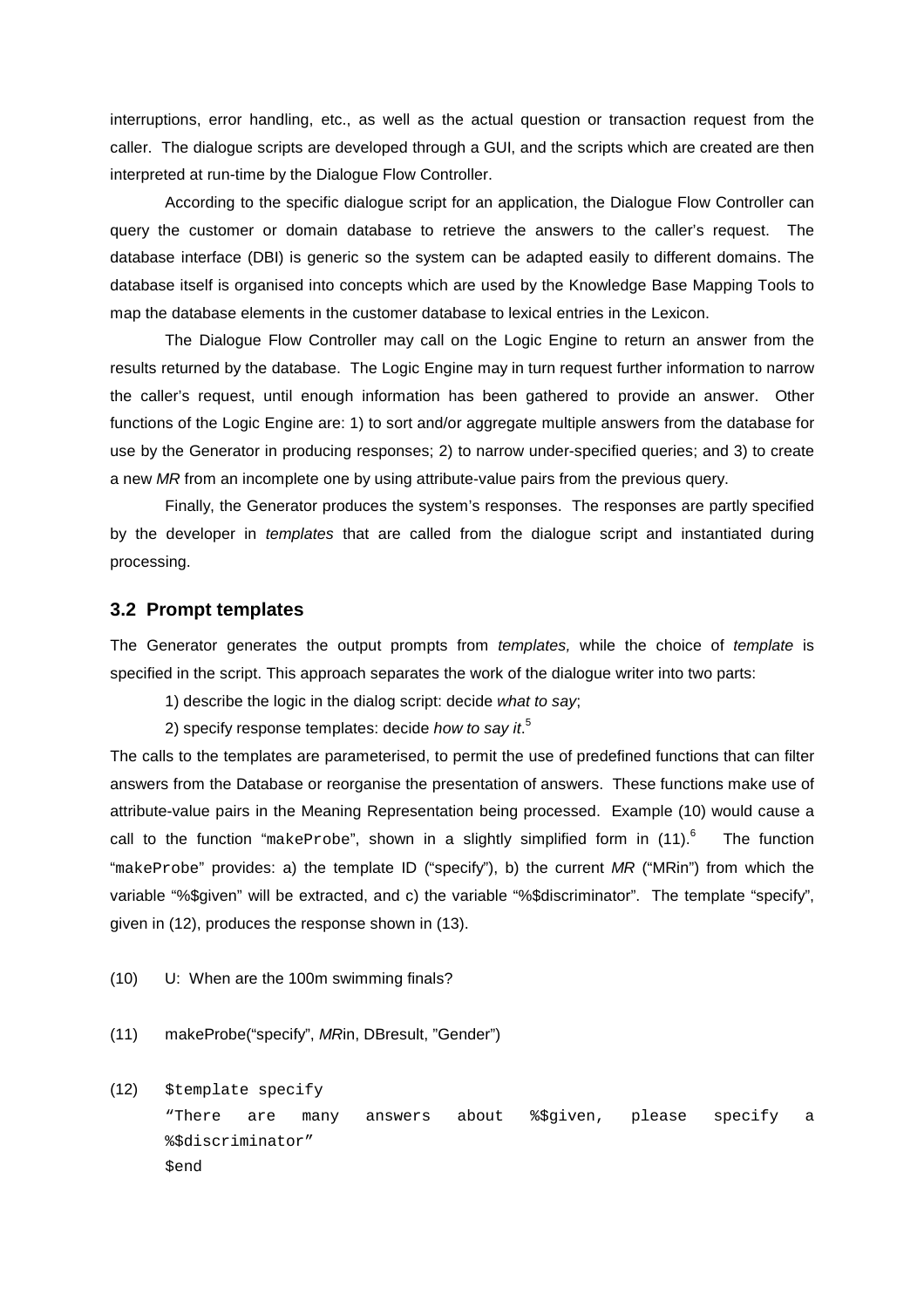#### (13) S: "Therearemanyanswersabout 100 meters sw imming finals, please specify agender"

The prompts themselves may be pre-recorded, and the individual elements will then be concatenated by the SpeechOut component. Alternati vely, an integrated off-the-shelf Text-To-Speech component provides a larger range of possibi lities in the responses, allowing the dialogue designer greater flexibility to modify the prompts.

## **3.3 Lexicon**

The Lexicon contains all the lexical items needed fried and princation. Several types of information arrival te associated with each lexical entry. Of the fields shown in Table 1, (a) and (b) phonemic transcription are currently used by Sycon, while (a) orthographic spelling and (c-f) domain, POS, Semantic Type, and Semantic Value are used by Sylan. Syntactic Type, (g), has not been used in any of the applications developed so far, but is available for further specification (e.g., indication of the value of the v of predicates). Domain, (c), is used to distinguish between lexical item sthat have to be interpreted differently indifferent applications (e.g. "butter fly" and "heat" in the sports domain).

| <b>Typeofinformation</b> | obligatory/optional                               |
|--------------------------|---------------------------------------------------|
| a.orthographicspelling   | obligatoryforrecognitio<br>n                      |
| b.phonemictranscription  | obligatoryforrecognitio<br>n                      |
| c.Domain                 | optional(usefulforreuseoflexicons)                |
| d.POS(partofspeech)      | obligatoryforanalysis                             |
| e.SemanticType           | optional(usefulforbuildingAV<br>pairs)            |
| f.SemanticValue          | optional(usefulforbuildingmo<br>refine-grainedAV) |
| g.SyntacticType          | optional(usefulformoredetail<br>edanalysis)       |

#### **Table 1: Types of information in lexical entries**

The Vocabulary Development Tool provides an interface and utilities allowing both developers and customers to maintain the lexical da tabase, add or modify lexical entries, extract sub-dictionaries for specific grammars, and compile the dictionaries for an application.

# **3.4 Grammars**

As mentioned above, our emphasis is on robust proce ssing of the input, and the Analyser processes phrasal chunks. The output data structure for thes ephrasal chunks consists of attribute-value (AV) pairs specifying the semantic meaning of the phrase sthat have been recognised and processed, i.e., the MR(seesection 2). The phrasal chunks to be process ed are specified in the analysis grammars developed for each application.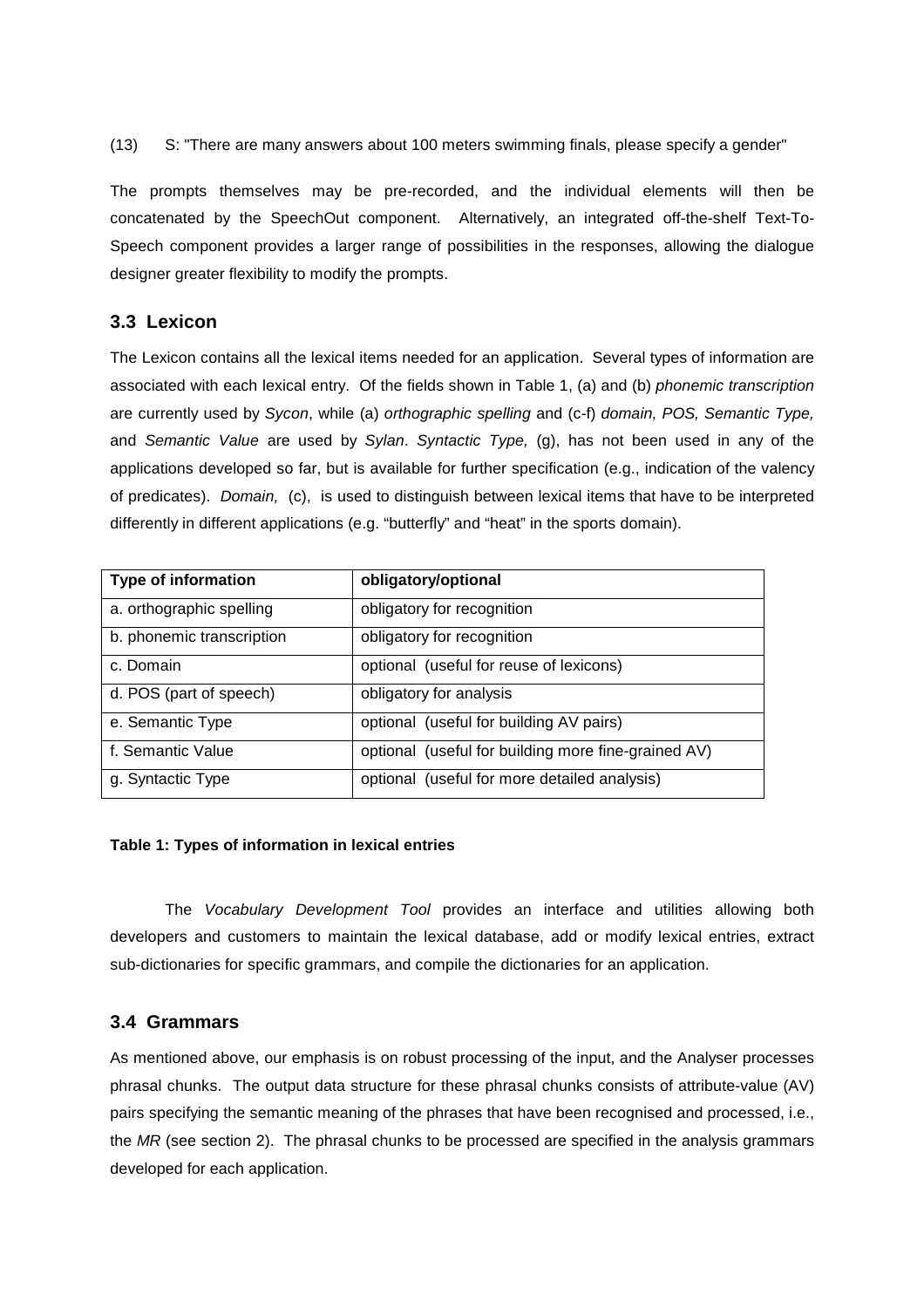Analysis grammar rules consist of a LHS (left-hand side), which is a non-terminal element (i.e., a phrase), and a RHS (right-hand side), whic his a list of POS (Part-Of-Speech) terminals and/o r phrasal non-terminals. The POS labels are arbitrar y, and those for content words will, by and large, correspond to their semantic interpretation for a g iven application, e.g., "DISCIPLINE" for the sports in the Olympics InfoLine system. The POS for gramm atical and closed class items have been taken from the widely used University of Pennsylvania Tre ebank POS tagset (Marcus et al., 1993). Penn Treebank POS labels, used in the rules (15-18) below, are shown in (14).

 $7$ Some

 $(14)$  CD=cardinal number  $(1, 2 ...)$ WRB=question-word( where, when, how, who, what ...)  $TUNIT = time unit(e.q., day, month...)$ NNS=pluralnoun(would be instantiated to the sequence manticlabels for a particular application)

The body of a rule consists of conditions, used to check the semantic type and/or value of RHS elements, and actions, which create the attribute-v alue pairs to be stored in the MR. The variable "x.t" referstothesemantic type of the RHS elemen tthe "x", while the variable "x.v" referstoits seman tic value.

Phrasal chunks can be full or partial Noun Phrases (NP) for the entities and concepts from the application domain, for instance (15) and (16) specify measure phrases relevant for the sport domain.

```
(15) # for phrases such as "1 kilometre, 1500 metres" 
DIST -> CD UNIT 
            if 2.v eq "m" or 2.v eq "km" 
            then distance = 1 \cdot v + 2 \cdot v end. 
(16) # for phrases such as "1 kg, 97 kg"
```
WEIGHT -> CD UNIT if 2.v eq "kg" then weight =  $1.v + 2.v$ end.

```
Phrasal chunks can also consist of general phrases for questions, or dates and time phrases, which
are reusable acrossapplications, as in (17) or (18 - ).<sup>8</sup>
(17) # for phrases such as "how many times" 
WHP -> WRB MANY NNS
             then utterance-type = OUERY; target = number; entity = 3.vend. 
(18) # for dates in the format "4th of July" 
DATE -> ORDINAL IN TUNIT 
              if 3.t eq MONTH
```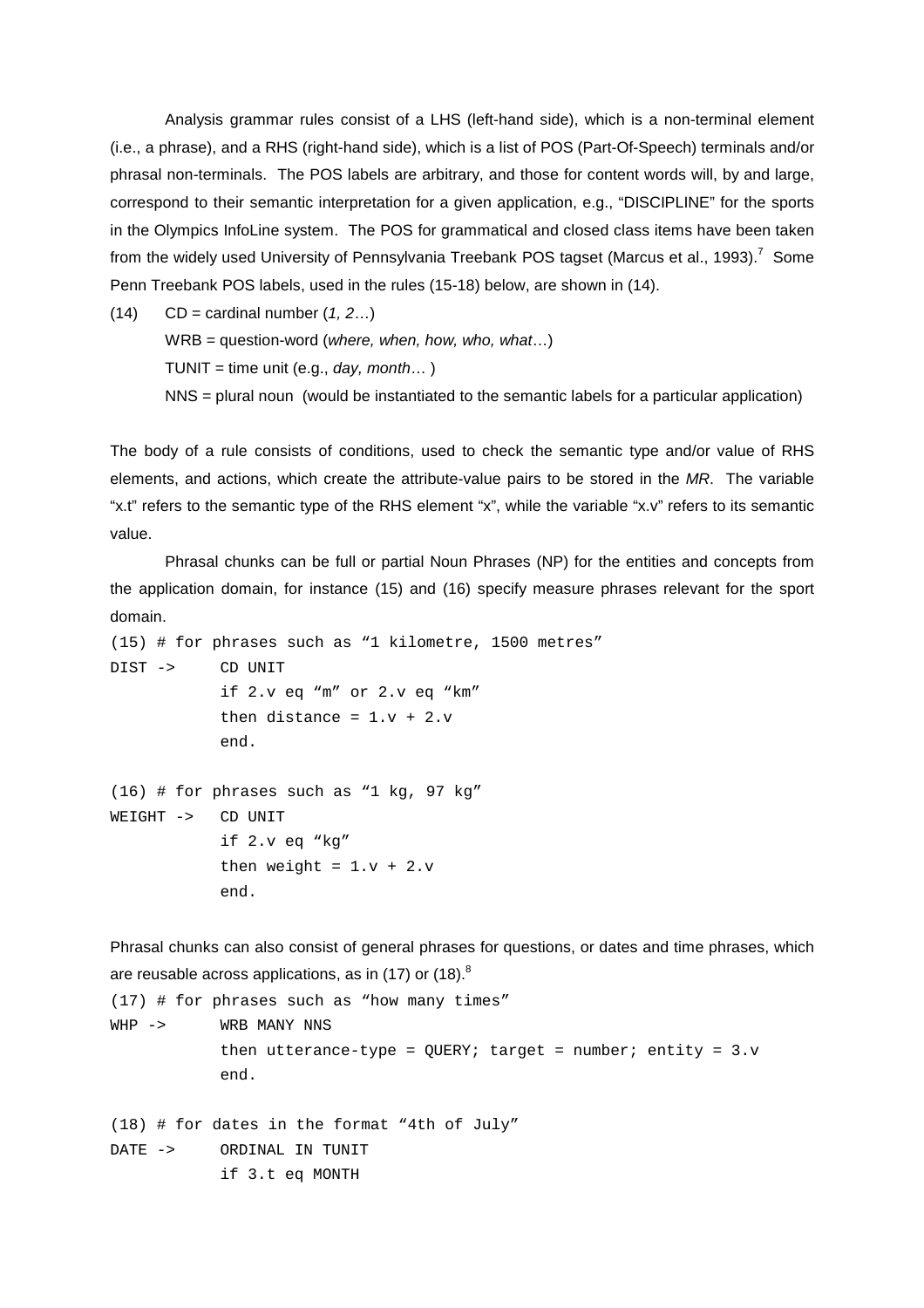then create DATE; dayofmonth =  $1.y$ ; month =  $3.y$ end.

In the first few iterations of the project, analysi s grammars were developed separately from the grammars used by the recogniser. This made sense t o the extent that a recognition grammar specifies the string of words to be recognised, whi le an analysis grammar extracts meaningful chunks from the input string. However, this was no top timal for the application developer who had to keep track of two grammars and make sure they remai ned synchronised in case of modifications. We now specify both the input string (the "recognit ion grammar") and the phrasal chunks with their associated attribute-value pairs (the "analysis" gr ammar) in the same "meta-grammar". Metagrammars are written in the Java grammar script for mat, which is a convenient format for the integration of the notation used for phrasal chunks such as thoses hown in examples (15-18) and the BNF notation used for recognition grammars.  $\degree$ The meta-grammars are then directly compiled into the BNF file format used by the recogniser and the Syrinx proprietary format used by the Analyser. A simple example of a meta-grammar rule is given in (19.a), with the corresponding BNF recognition rule in (19.b) and the analysis rule in (19.c). No te that (19.b/c) are automatically produced, and the e grammar writer only specifies (19.a).

(19.a) meta-grammarrule:

 $<$ how\_much>  $\{$  HOW\_MUCH $\}$  = how much {utterance-type = Query-Type; Query-Type = Information; Information = Balance}

(19.b) recognition rule:

 $$how much =$ how much;

(19.c) analysis rule:

Level 1 HOW\_MUCH -> WRB MUCH then utterance-type = Query-Type; Query-Type = Information; Information = Balance end.

There is currently no morphological processing perfold or med on the input, as this has not been found to be needed at this stage for current applic ations. For English, listing singular/plural nomin al forms and the different verbal forms as separate lexical entries has been sufficient. In fact, it is an open question whether including a morphological pro cessing stage would lead to an increase in either efficiency or accuracy. In most cases, morp hological alternants will result in the same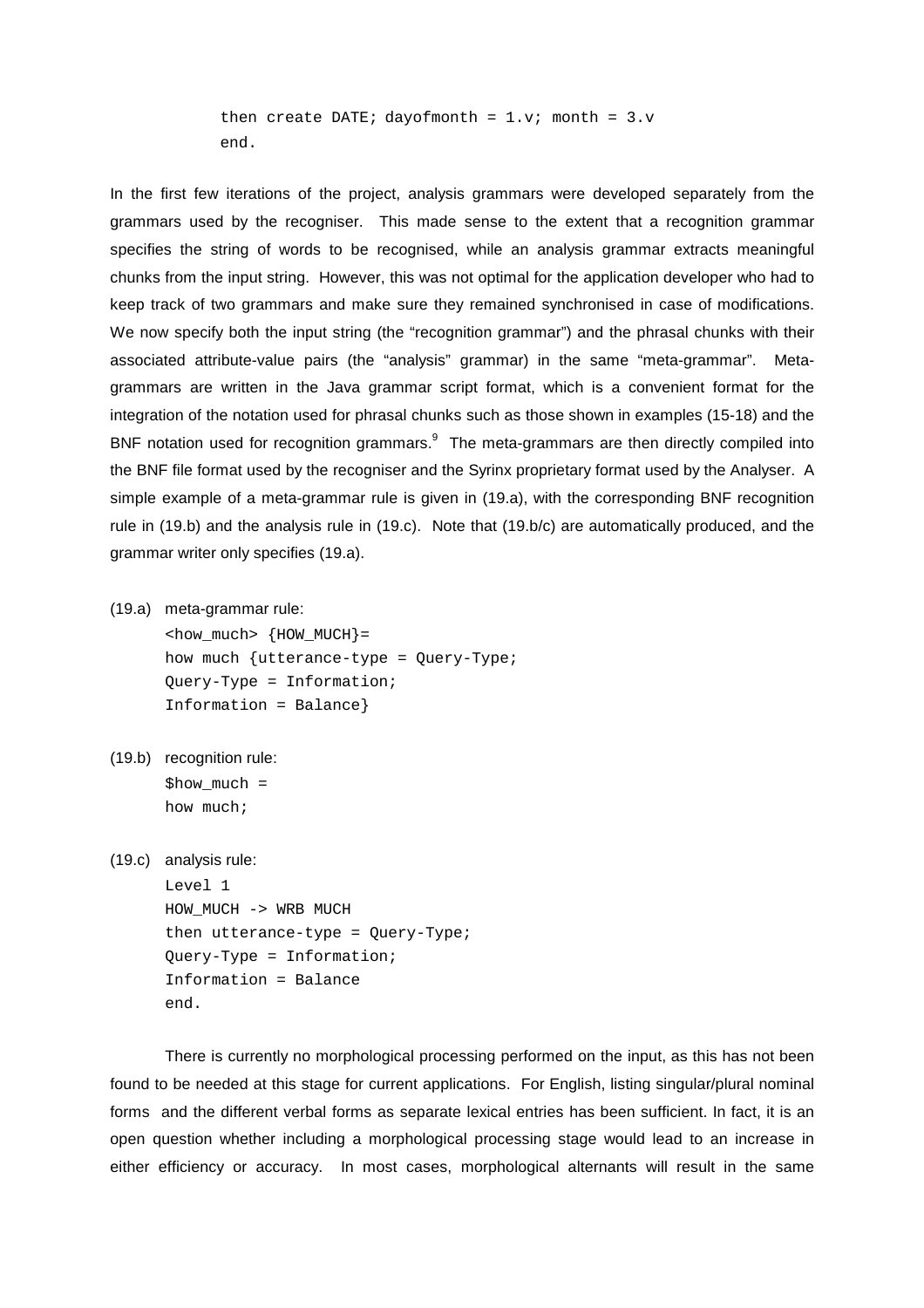place. Even for languages other than English, wher emorphological information may be more easily recognised acoustically, it is not necessarily the case that an extra level of analysis would be warranted. We are leaving this as an area for furt herresearch.

information, e.g., women/women's will both give " GENDER = WOMEN". Moreover, morphological alternations are often realised as suffixes, which are often difficult to recognise reliably in the fi rst

#### **3.5 Database Interface**

The first prototype for Sylan was developed for the "Olympics InfoLine", a demon stration system for information about the schedule of the Sy dney 2000 Olympic Games. Another application deployed by Syrinx is a financial trade system, "Vo iceBroker", for the Commonwealth Bank, one of the major Australian banks. While the "Olympics In foLine" application answers queries about time and location of Olympic events from the schedule pu blished on the Web, the "VoiceBroker" application allows callers to obtain current stock prices and to trade (buy or sell) stocks on the Australian Stock Market (Berry and Estival, 2000). Thus, part of the challenge for "VoiceBroker" is the link to adynamic database. We thus developed a generic database interface (DBI) allowing easy access to any customer database. One of the lesson s learned during the development of the "Olympics InfoLine" was that the complexity of the domain database and the complexity of the domain itself contribute significantly to the diffi culty of application development, and we are developing tools for the automatic extraction and m apping of database concepts to lexical information.

#### **3.6 Other features and utilities**

Although the spoken language processing component of the system is compatible with other speech recognition systems, we assume that the spee ch recogniser to be used is speaker independent and that it accepts continuous speech. In addition to these characteristics, the Syrinx Speech Recogniser also provides a barge-through fac ility to allow callers to interrupt system prompts with new queries or responses, and we take advantag e of the barge-through facility in dialogue design. The Syrinx Speech Recogniser also gives as output an N-Best result list with confidence scoring, which is used by the Language Model incal culating the overall score (see section 2).

For applications that require it, in particular, fi nancial applications, a Speaker Verification facility has been integrated into the overall syste m architecture, allowing confirmation of the caller s' identity before they are permitted to continue.

#### **4. Development methodology and Evaluation**

The architecture of the Syrinx spoken language syst emism odular, and all components have been designed following Object Oriented methodology . The system is implemented in C++ to allow for easy deployment across different platforms and operating environments (including Windows NT and UNIX), internet and telephony networks, and Aut omatic Call Distribution (ACD) and Interactive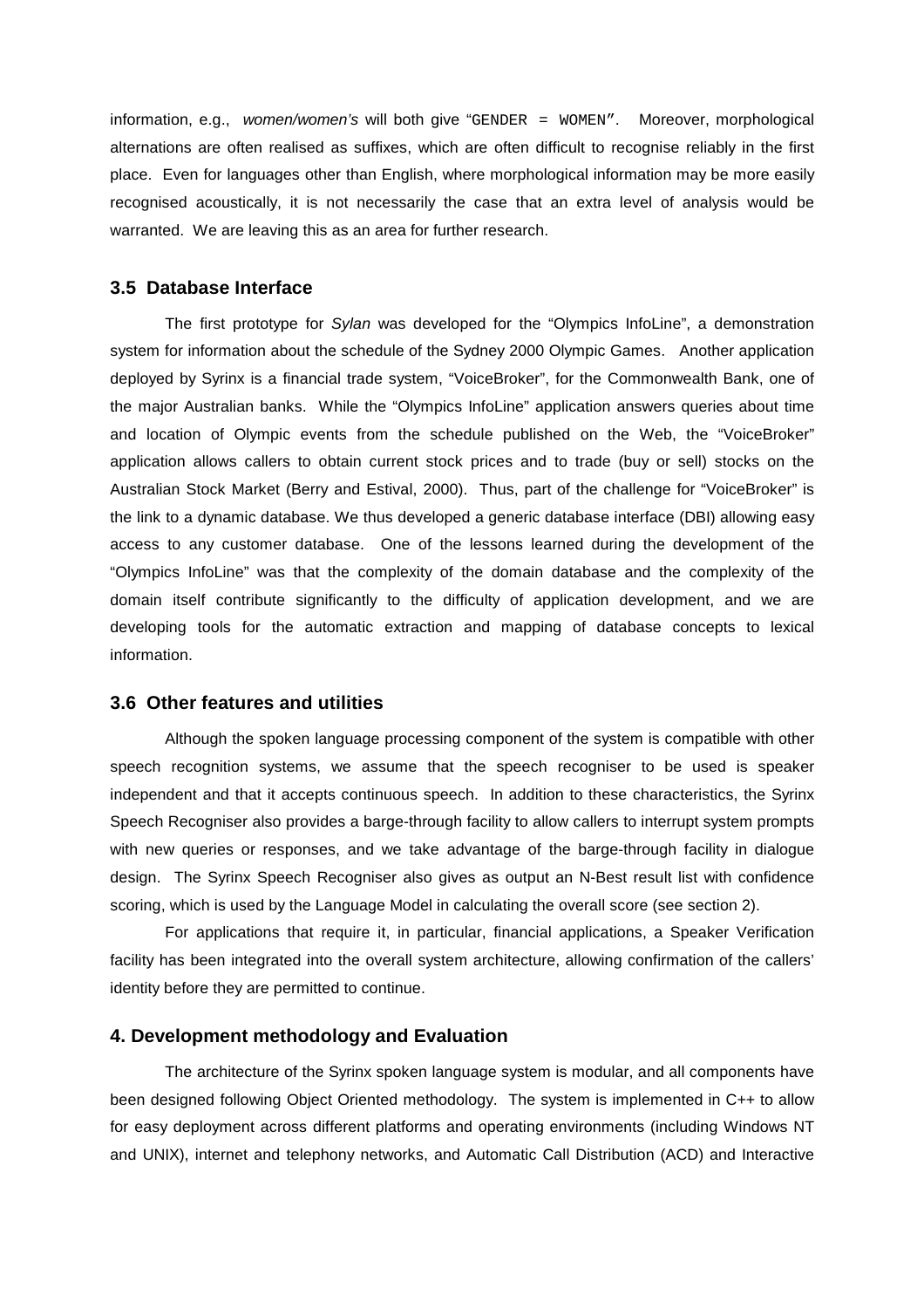Voice Response (IVR) platforms. It is scalable, wi th installations ranging from a single PC with several ports to acluste redenvironment with sever al hundred ports.

Evaluation was conducted during development using t he EAGLES methodology (EAGLES, 1995). We instantiated the EAGLES "7-step recipe" which lays out the "7 major steps necessary to carry out a successful evaluation of language techn ology systems or components" (King, 1999). One of these steps is the identification of evaluation criteria, another is of the identification of metri cs for those criteria. To evaluate spoken dialogue system s beyond mere word recognition accuracy, we decided to focus on the six criteria or features gi venin (20):

| (20) | 1.Speed:Isthespokenlanguagesystemcapabl             | eofansweringqueriesinreal-time?     |
|------|-----------------------------------------------------|-------------------------------------|
|      | 2.Access: Howmanypeoplecancallatthesametim          | e?                                  |
|      | 3. Accuracy: of recognition and analysis of input.  | The accuracy of the spoken language |
|      | systemdependsinthefirstplaceontheaccuracyo          | fthefront-endacousticrecogniser.    |
|      | 4.Correctness:Istheinformationprovidedtothe         | callercorrectandcomplete?Isitthe    |
|      | informationthecallerwasaskingfor?                   |                                     |
|      | 5. Ease of use: Does the use rneed to be trained in | usingthesystem?Howeasyisittoget     |
|      | ananswertoaquery?                                   |                                     |
|      | 6. Robustness: Howdoesthesystemhandlesystemer       | rorsandhowdoesitrecover?            |

These 6 criteria are further detailed as shown in T able 2.

| <b>Speed</b><br>Thewholesystemmustbequickerthanthecurrentp<br>rocedureusingtouch-toneorlVRwithword-by-<br>wordspeechrecognition. Therecouldbeatrade-of<br>f, if the improvement inease of useand the<br>flexibilityofthedialogueconsistentlyallowscal<br>lerstogetmoreinformationorperformmoreoperat<br>thanwithIVR.However,thesystemmustruninrea<br>I-time, where real-time is taken to mean that "its<br>endentofutteranceduration"(Glassetal., 1999).<br>latency(timeafterutteranceiscomplete)isindep |    |  |
|----------------------------------------------------------------------------------------------------------------------------------------------------------------------------------------------------------------------------------------------------------------------------------------------------------------------------------------------------------------------------------------------------------------------------------------------------------------------------------------------------------|----|--|
| <b>Access</b><br>Thesystemmustbeabletohandleseveralcallsin<br>parallel.                                                                                                                                                                                                                                                                                                                                                                                                                                  |    |  |
| Accuracy:<br>Thesystemmustrecogniseallthewordsintheinpu<br>tthatarerelevanttothequery, groupthem<br>correctly, and formulate the appropriate SQL query.<br>Accuracymustbedividedinto<br>(a)accuracyofrecognition:notpartoftheNLPsy<br>stem, butrelevantforevaluation of the applicatio<br>and<br>(b)accuracyofanalysis.                                                                                                                                                                                  | n; |  |
| Correctnessofinformation                                                                                                                                                                                                                                                                                                                                                                                                                                                                                 |    |  |
| Theinformationreturnedtothecallermustbethe<br>completecorrectinformationretrievedfromthe                                                                                                                                                                                                                                                                                                                                                                                                                 |    |  |
| database, and must be the information relevant tot<br>hequery.                                                                                                                                                                                                                                                                                                                                                                                                                                           |    |  |
| <b>Ease</b><br>ThesystemmustbeatleasteasiertousethanIVR.<br>Thedialoguemustbe"natural".                                                                                                                                                                                                                                                                                                                                                                                                                  |    |  |
| Easeofusemaybedividedintomainaspects:                                                                                                                                                                                                                                                                                                                                                                                                                                                                    |    |  |
| theresultsmustbepresentedinaformusablebyt<br>hecaller:                                                                                                                                                                                                                                                                                                                                                                                                                                                   |    |  |
| -qualityofspeechoutput(TTSorrecording)<br>-structureofresponse:presentationofeacha<br>nswerandpresentationofseveralanswers                                                                                                                                                                                                                                                                                                                                                                               |    |  |
| interactionwiththecaller:                                                                                                                                                                                                                                                                                                                                                                                                                                                                                |    |  |
| mustallowcallertomodifythequeryormakeanoth<br>erquery                                                                                                                                                                                                                                                                                                                                                                                                                                                    |    |  |
| mustallowcallertoadjustthequery,e.g.,specif<br>ymoreinformationtonarrowthequery<br>$\overline{a}$                                                                                                                                                                                                                                                                                                                                                                                                        |    |  |
| ina"user-friendly"manner;standard<br>musthandlerecognitionandunderstandingproblems<br>$\overline{a}$                                                                                                                                                                                                                                                                                                                                                                                                     |    |  |
| errorhandling:howmanytimesdoyouaskthecalle<br>rtorepeatorrephraseaquerybefore                                                                                                                                                                                                                                                                                                                                                                                                                            |    |  |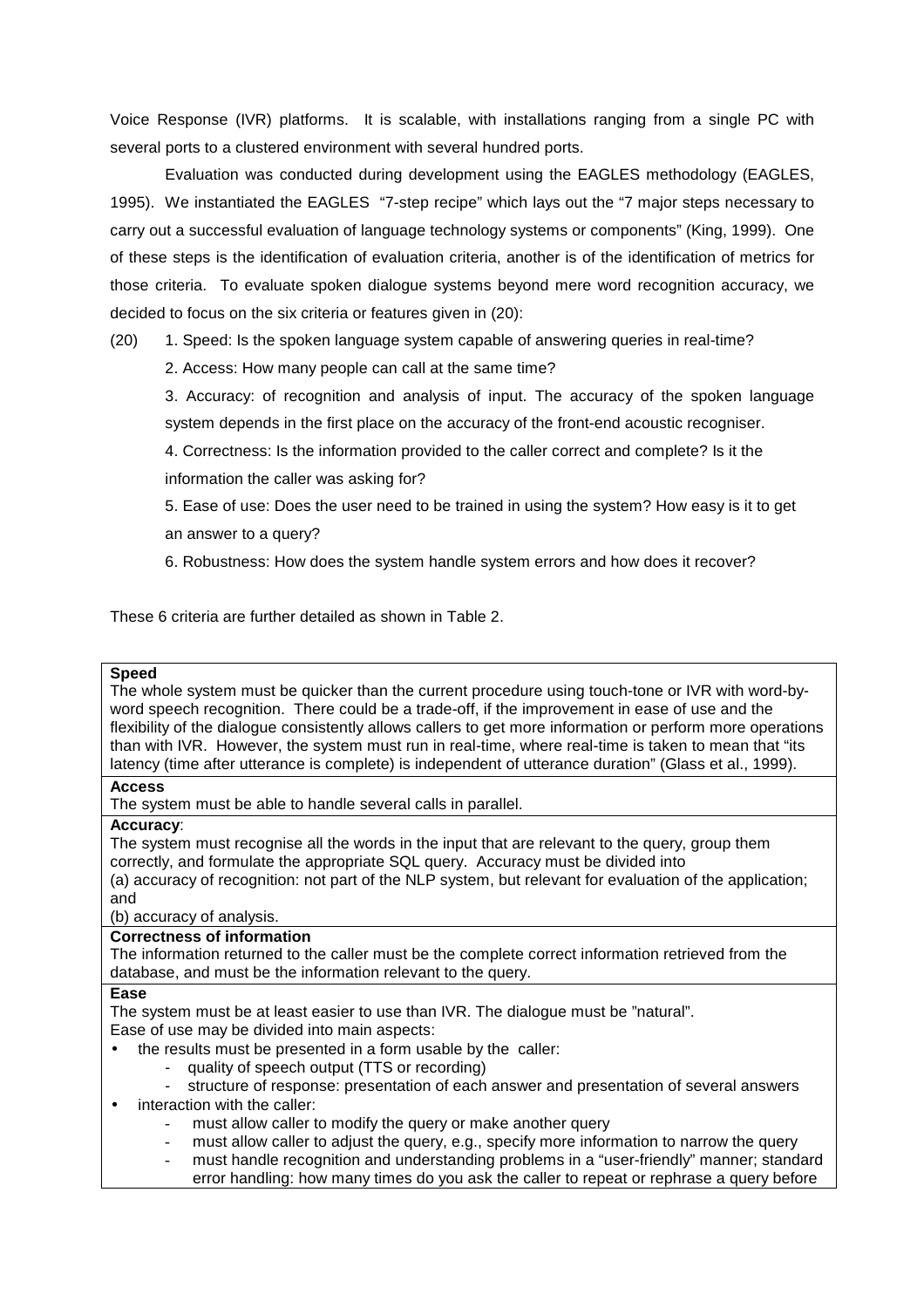| handingthecalltoahumanoperator                          |                      |
|---------------------------------------------------------|----------------------|
| Robustness: Monitorunrecognisablequeriesandsystemerrors |                      |
| Table2: Criteriafortheevaluation of aspoken la          | nguagedialoguesystem |

The complete set of measures for these criteria is listed in Appendix A. For each of the criteria, these measures provide three levels of ev aluation: good, satisfactory and unsatisfactory. Results during development, and for the prototypes we are currently demonstrating, have been mostly satisfactory. Recognition is, of course, ex pected to improve once the systems have been operational and more training data have been collec ted.

## **5. Applications**

 Two prototype applications with full dialogue scri pts, grammars, lexicons and database interfaces were built and full yintegrated in the Speech Master platform; they are currently available as demonstration systems. While the Olympics InfoLine system has remained very much an in-house research prototype, the HomeBanking system is now b eing developed into a commercial application. The demonstration prototype can be used remotely ov er the public telephone to a server at Syrinx, or as a self-contained system on a stand-alone machine , with its own telephone and PABX.

The Home Banking application allows callers to perf orm 3 types of operations:

§ Account Details, for various accounts (savings, che que, credit card).

§ Funds Transfer from, and into, any selected account

§ BillPayment(BPay), from selected account to vario us billers.

The application allows the caller to say what they want to do in a fairly unconstrained manner, e.g., either giving all the information at once, or in different combinations. It confirms the transa ction and asks for clarification, if necessary, and allow sthe caller to perform any number of transactions percall. Thereare anumber of important issues co ncerning dialoguedesign (see Gorin, Ricardiand Wright, 1997 interalia) that are outside the scope of this paper, but which must be addressed during commercial application development (see Berry and E stival, 2000).

From the customer point of view, Speech Master allows for a better use of human resources, as staff at the customer site can focus on providin gbetter service for more complex transactions, rather than handling routine and mundane caller enq uiries. Automation permits full-time operation for a call centre, with promptans we ring of all inc oming calls 24 hours aday, and allows for automatical c and efficient peak load management.

## **6. Further research**

While the applications developed have so far been  $i$  n the English language, we are investigating multi-linguality issues, and are look ing at the development of speech and language components for other languages, in particular Canto nese, as well as other European languages.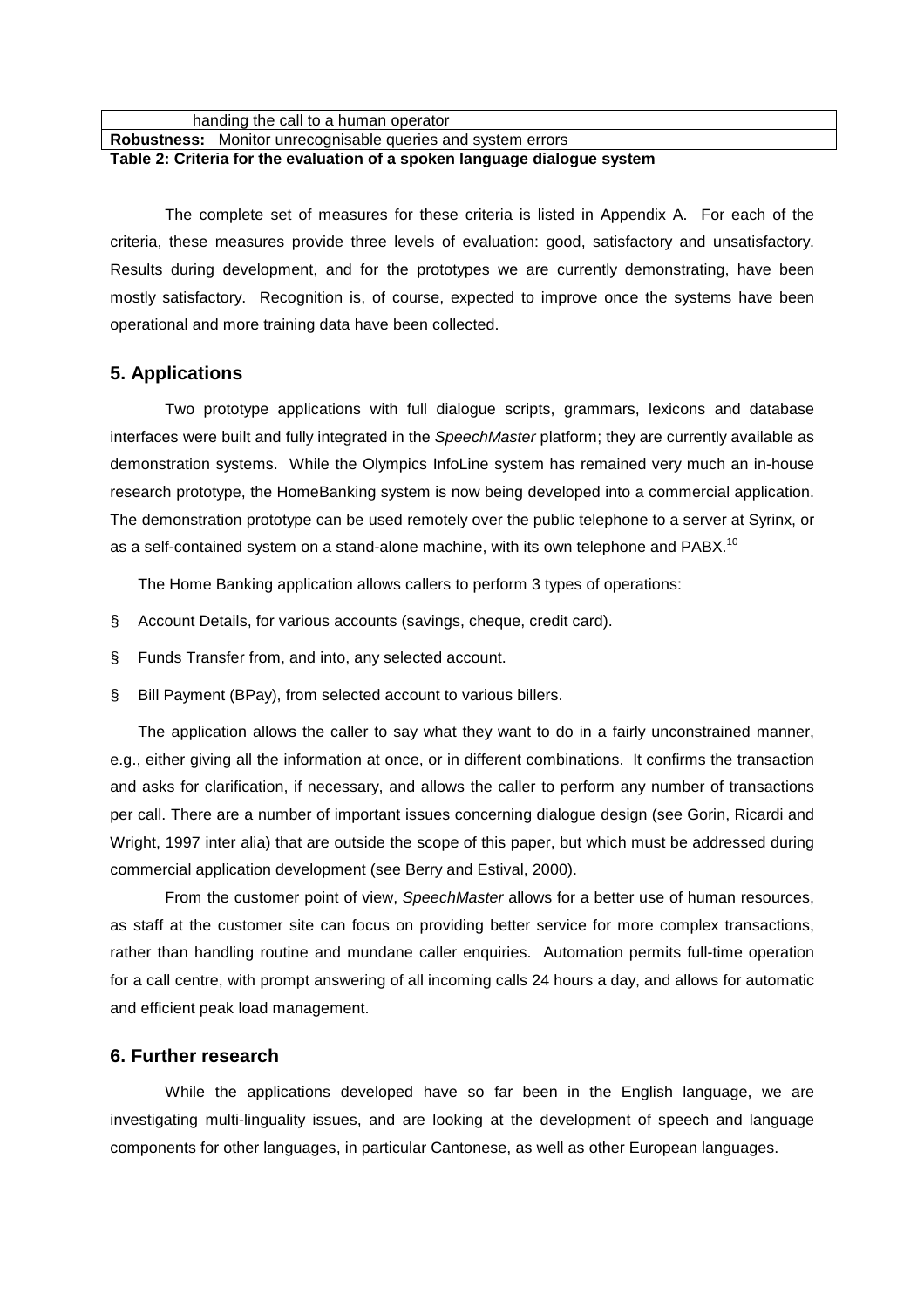parallel processing at the Utterance Processing lev el, allowing several of the N-best results to get analysed before a choice is made between the result ing MRs. Next, we can allow several MRs to be processed, with the best fit with the current dialo gue chosen by the Dialogue Processing component. We are also pursuing the use of statistical grammar sfor analysis and, eventually, statistical dialogu e processing.

Another research direction concerns parallel proce ssing. We are first looking at allowing

In a separate research project, we are investigatin g the use of prosody to enhance automatic speech recognition and understanding of telephoned ialogues, in the first instance by assisting in the determination of phrase boundaries and, in the long erterm, to assist in dialogue processing.  $11$  In the mean time, we have been studying other ways in which linguistic information can be used to improve recognition by rescoring recognition result s. This linguistic information includes word- and class-based language models (Samuelsson and Reichl, 1999), check digit sums, semantic constraints imposed by the Dialogue Flow Controller (Hagen and Popowich, 2000), knowledge of language repair strategies and rate-of-speech model ling. Under speech repair, we have been particularly interested in investigating disfluenci es (e.g., fillers, hesitations, repetitions, correc tions, editing terms) in a corpus of spontaneous telephone transactions in order to build models to improve automatic speech recognition and understanding.

Finally, we have been experimenting with ways to au tomate the grammar creation process, through automatic grammar induction from a corpus o f utterances. This automatic grammar induction processeventually will become part of a set of automatic data creation utilities, to help t he application developer easily create and manage the different types of data (e.g., lexical information, language modelling, attribute-value pairs (from bot h corpus and database) and grammars) that are needed for an application.

On another front, we are moving towards a VoiceXML implementation of the Dialogue Processing component.<sup>12</sup>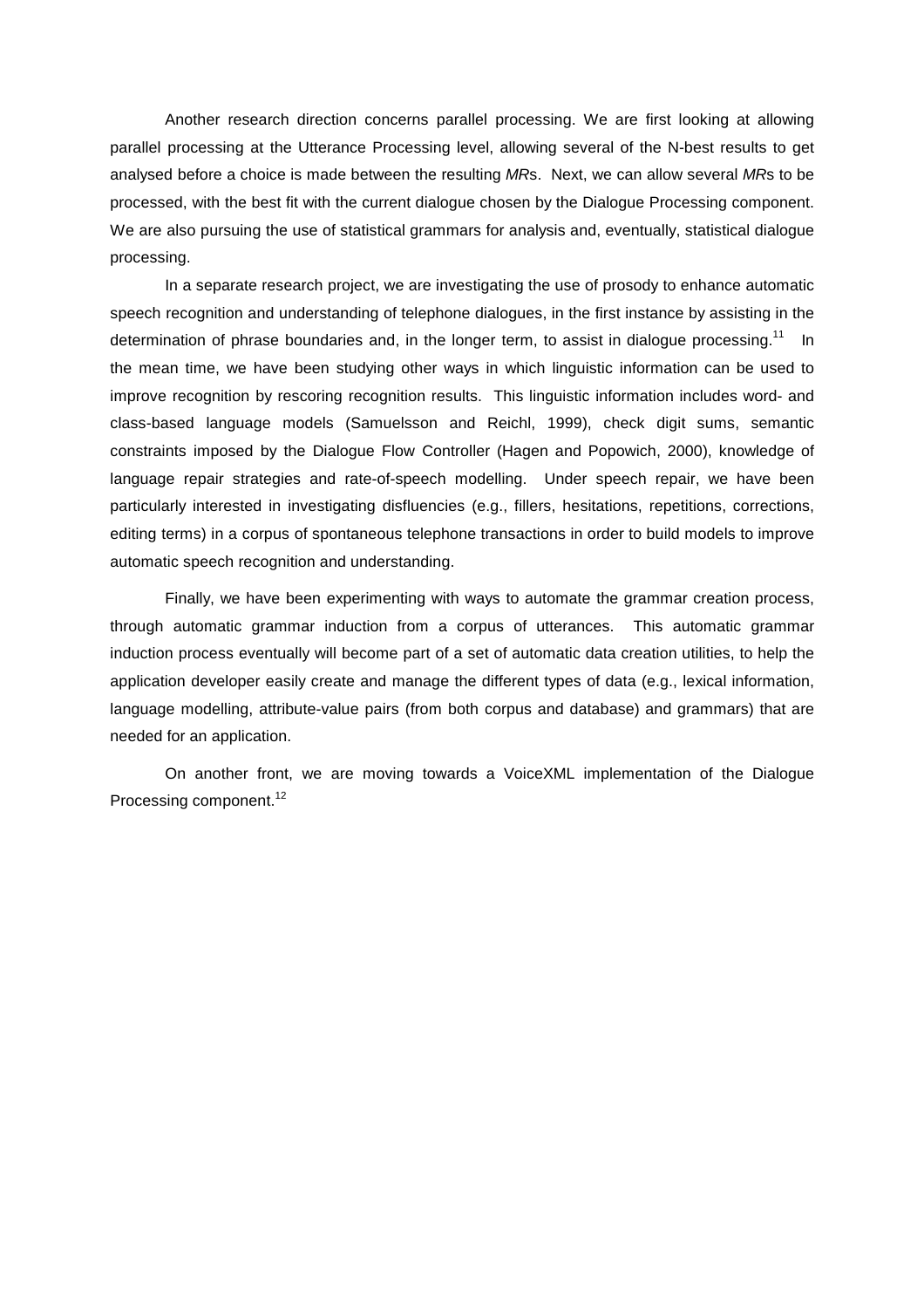#### **References**

Abney, S. (1991). Parsing by chunks. in R. Berwick , S. Abney and C. Tenny, Eds., Principle-Based Parsing.pp. 257-278. Dordrecht: Kluwer Academic Publishers.

Abney, S. (1995). Chunks and dependencies: Bringing processing evidence to bear on syntax. in J. Cole, G.M. Green and J.L. Morgan, Eds., Linguistics and Computation. pp. 145-164. Stanford: CSLI Publications.

- Balentine, B. and Morgan, D.P. (1999). How to build a speech recognition application: A st yle guide fortelephony dialogues. San Ramon: Enterprise Integration Group Inc.
- Bernsen, N.O., Dybkjaer, H. and Dybkjaer, L. (1998) . Designing interactive speech systems: from firstideastousertesting .Berlin: Springer-Verlag.
- Berry, L. and Estival, D. (2000). Moving on from IV R. Proceedings of OZCHI 2000. pp. 166-168. Sydney: HSIG.

EAGLES (1995). Evaluation of natural language processing systems. EAGLES Document EAG-EWG-PR.2. Geneva: EAGLES.

- Glass, J.R. (1999). Challenges for Spoken Dialogue Systems. Proceedings of ICASSP '99. Phoenix, AZ: IEEE.
- Glass, J.R., Hazen, T.J., and Hetherington, I.L. (1 999). Real-time telephone-based speech recognition in the Jupiter domain. Proceedings of ICASSP'99.pp.61-64. Phoenix, AZ: IEEE.
- Gorin, A.L., Riccardi, G. and Wright, J.H. (1997). How may I help you? Speech Communication, 23:113-127.
- Hagen, E. and Popowich, F. (2000). Flexible Speech Act Based Dialogue Management. Proceedings of First SIG dial Workshop on Discourse and Dialogue. ACL 2000. pp. 131-140. Hong Kong: ACL.
- Jelinek, F. (1997). Statistical methods for speech recognition. Cambridge: MIT Press.
- Johnson, M. (1988). Attribute-Value logic and the theory of grammar. Stanford: CSLI Publications.
- King, M. (1999). The 7-step recipe . EAGLES Evaluation Working Group. Geneva: EAGLES http://issco-www.unige.ch/projects/eagles/ewg99/7steps.html
- Reiter, E. and Dale, R. (2000). Building natural language generation systems. Studies in Natural LanguageProcessing. Cambridge: Cambridge Universi ty Press.
- Rudnicky, A.I., Thayer E., Constantinides P., Tchou C., Shern R., Lenzo K., Xu W. and Oh A. (1999). Creating Natural Dialogs in the Carnegie Mellon Com municator System. Proceedings of Eurospeech '99 . vol.4, pp. 1531-1534. Budapest: Eurospeech.
- Samuelsson, C. and Reichl, W. (1999). A class-based language model for large-vocabulary speech recognition extracted from part-of-speech statistic s. Proceedings of ICASSP '99 , pp. 537- 540. Phoenix, AZ: IEEE.
- Marcus, M.P., Santorini, B. and Marcinkiewicz, M.A. (1993). Building a Large Annotated Corpus of English: The Penn Treebank. Computational Linguist ics, 19:2, pp. 313-330.
- Young, S. and Bloothooft, G., Eds. (1997). Corpus-based methods in Language and Speech Processing. Boston: Kluwer Academic Publishers.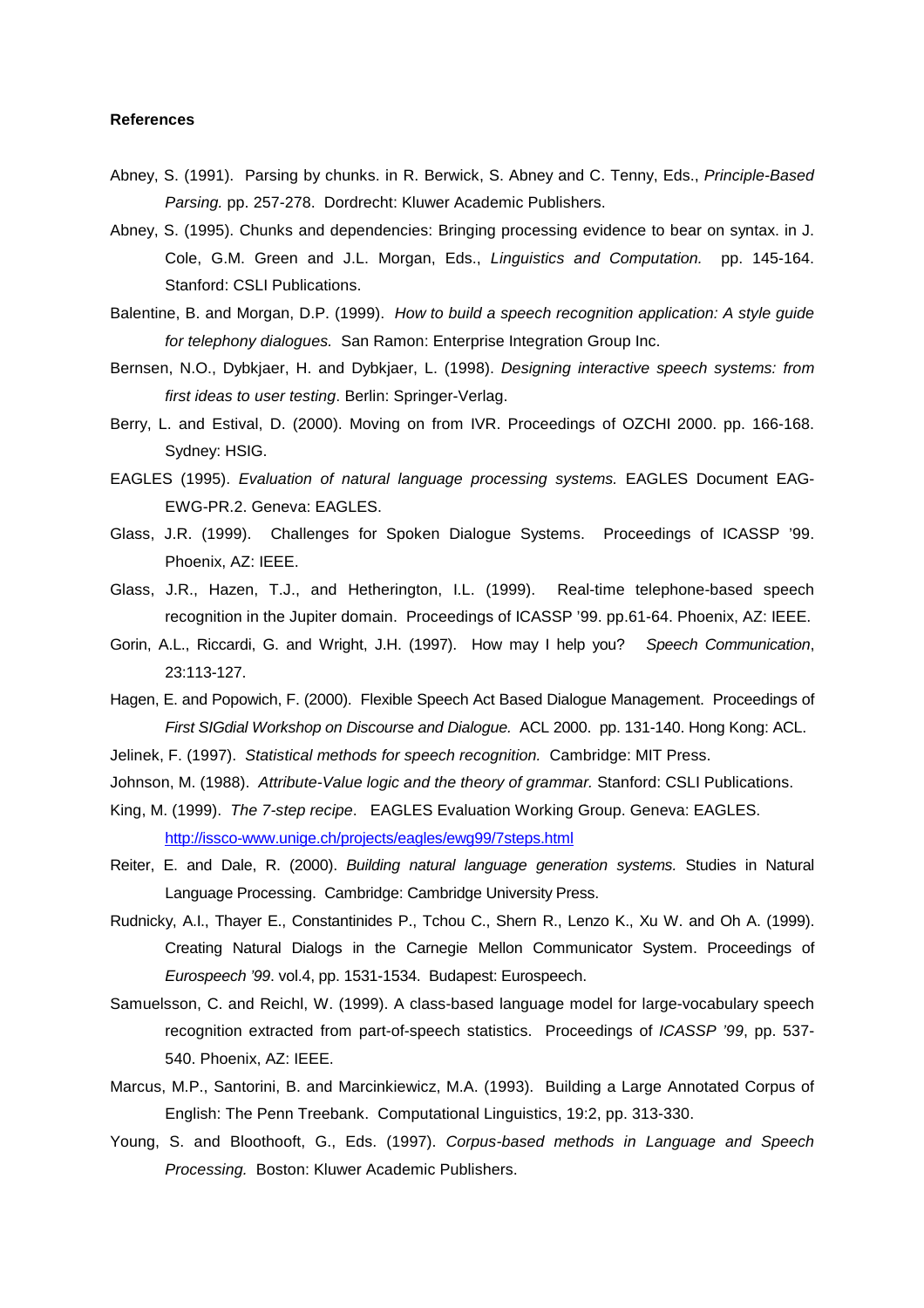# **Appendix A: Criteria for the evaluation of a spok en language system**

| Speed: responsetimeafterutteranceiscomplete |                                                                                                   |  |  |  |  |
|---------------------------------------------|---------------------------------------------------------------------------------------------------|--|--|--|--|
| good:                                       | <1second                                                                                          |  |  |  |  |
| satisfactory:                               | <5seconds                                                                                         |  |  |  |  |
| unsatisfactory:                             | $\geq$ 5seconds                                                                                   |  |  |  |  |
|                                             | Access:numberofcallswhichcanbehandledatthesame<br>time                                            |  |  |  |  |
| good:                                       | 10ormoreusers                                                                                     |  |  |  |  |
| satisfactory:                               | $>5$ users                                                                                        |  |  |  |  |
| unsatisfactory:                             | $5 users$                                                                                         |  |  |  |  |
| <b>Accuracy</b>                             |                                                                                                   |  |  |  |  |
|                                             | a)accuracyofrecognitionisnotpartoftheNLP<br>system, butisrelevantinevaluating the system:<br>an   |  |  |  |  |
|                                             | NLPsystemmustbeabletohandlebadrecognition.                                                        |  |  |  |  |
| good:                                       | systemrecognisesallutterances;allwordsinlexi<br>conarerecognised<br>$\overline{\phantom{a}}$      |  |  |  |  |
|                                             | systemacceptsinterruptions_andmakescorrections(i.e.,allowsbarge-inand                             |  |  |  |  |
|                                             | addsnewinfotoMR)                                                                                  |  |  |  |  |
|                                             | systemallowspauses_intheinputandstillrecogniseswholeutterances<br>$\overline{\phantom{0}}$        |  |  |  |  |
| satisfactory:                               | whenwordsarenotrecognised, or query cannot bec<br>onstructed, systemasks<br>$\frac{1}{2}$         |  |  |  |  |
|                                             | ratorifqueryisstillnot<br>callertorepeatorclarify, then handscall toope                           |  |  |  |  |
|                                             | recognised                                                                                        |  |  |  |  |
|                                             | systemhandlespausesasmarkingutteranceboundari<br>es, butcanadd thenew<br>$\overline{\phantom{0}}$ |  |  |  |  |
|                                             | informationtotheutterancebeingrecognised                                                          |  |  |  |  |
| unsatisfactory:                             | -wordsinthelexiconarenotrecognised                                                                |  |  |  |  |
|                                             | -systemdoesn'trecogniseormis-recognisessomew<br>ordsintheinput, but                               |  |  |  |  |
|                                             | keepsaskingcallertorepeat(bad"standarderror<br>handling"),                                        |  |  |  |  |
|                                             | doesn'thandcalltooperator,                                                                        |  |  |  |  |
|                                             | doesn'tacceptcorrectionsfromthecaller,                                                            |  |  |  |  |
|                                             | doesn'thandlebarge-in                                                                             |  |  |  |  |
| b)accuracyofanalysis:                       |                                                                                                   |  |  |  |  |
| good:                                       | allwordsimportanttothequeryareinthelexicon                                                        |  |  |  |  |
|                                             | allrelevantandmeaningfulutterancesareturnedi<br>ntoMRsandqueries<br>$\overline{\phantom{0}}$      |  |  |  |  |
|                                             | rulesinthegrammarapplytocreatephrases<br>$\overline{\phantom{0}}$                                 |  |  |  |  |
|                                             | correctMRisbuilt<br>$\qquad \qquad \blacksquare$                                                  |  |  |  |  |
| satisfactory:                               | systemhandlesshortutteranceswithonequery,but<br>doesn'thandlelong,<br>$\blacksquare$              |  |  |  |  |
|                                             | complexorirrelevantutterances:systembehavesas<br>ifrecognitionhadfailed                           |  |  |  |  |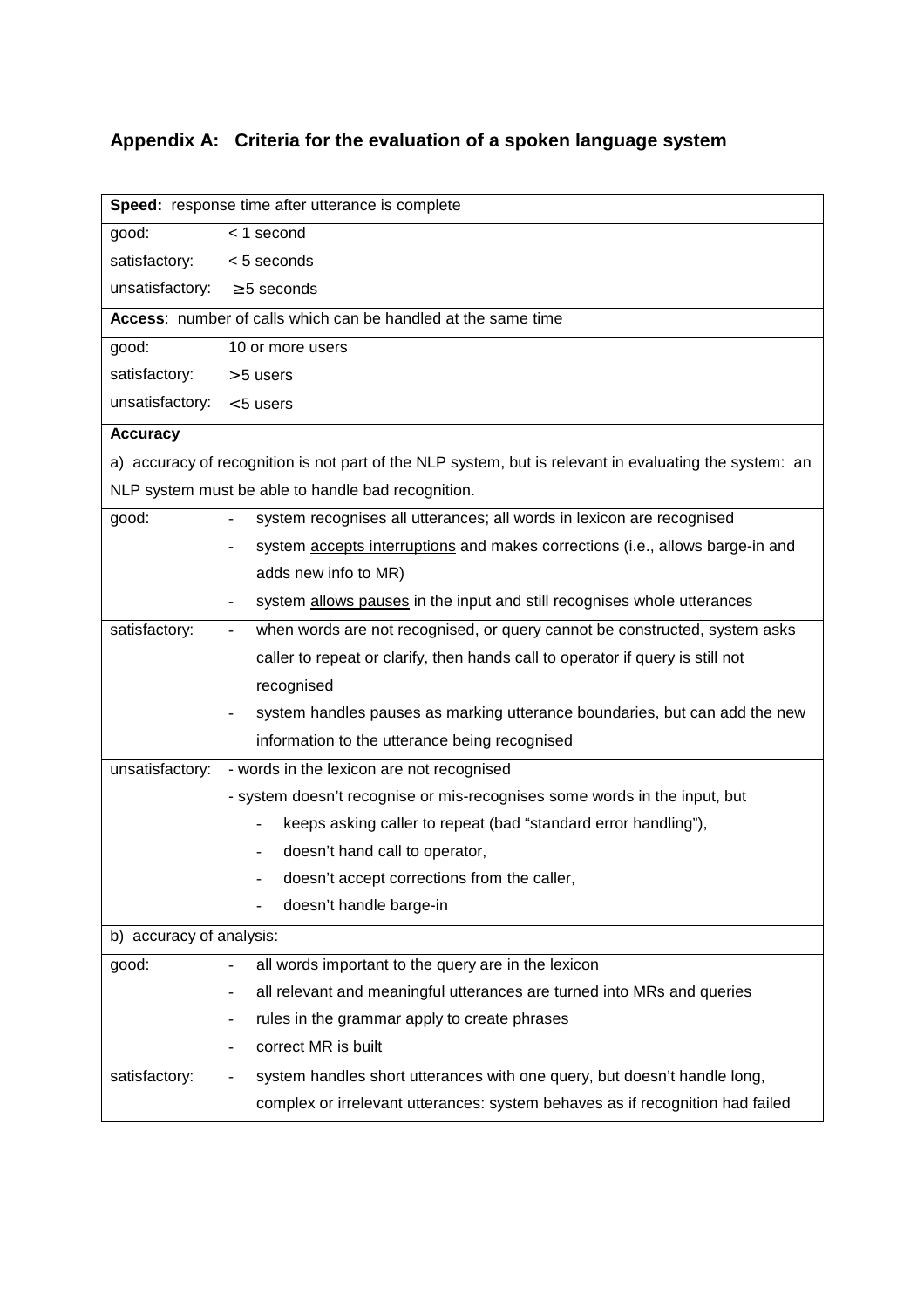| unsatisfactory:                                                                 | systemdoesn'thandlelong,complexorirrelevantu<br>tterances, and behaviouris<br>$\frac{1}{2}$         |  |  |  |
|---------------------------------------------------------------------------------|-----------------------------------------------------------------------------------------------------|--|--|--|
|                                                                                 | unsatisfactory(seeaccuracyofrecognitionabove)                                                       |  |  |  |
|                                                                                 | systemrecognisesrelevantwordsintheutterance,<br>butdoesn'tconstructthe                              |  |  |  |
|                                                                                 | appropriatequery:eitherthegrammarrulesdonot<br>exist, ortheyarenotapplied,                          |  |  |  |
|                                                                                 | andtheMRisnotbuilt.                                                                                 |  |  |  |
| Correctnessofinformation : CheckresultofSQLquerywithinformationfrom<br>Database |                                                                                                     |  |  |  |
| good:                                                                           | informationiscompleteandaccurate<br>$\blacksquare$                                                  |  |  |  |
|                                                                                 | handlesquestionsabouttimeand/orlocation<br>$\blacksquare$                                           |  |  |  |
|                                                                                 | ifinformationisnotavailable, systemhandscall<br>toanoperator<br>$\qquad \qquad \blacksquare$        |  |  |  |
| satisfactory:                                                                   | informationisaccuratebutmaybeincomplete(e.g.,<br>timebutnolocation)<br>$\qquad \qquad \blacksquare$ |  |  |  |
|                                                                                 | ifinformationisnotavailable, systemsaysso                                                           |  |  |  |
| unsatisfactory:                                                                 | informationisinaccurate<br>$\Box$                                                                   |  |  |  |
|                                                                                 | can'tgiveananswerforonlytimeorlocationorf<br>orbothtimeandlocation<br>$\blacksquare$                |  |  |  |
|                                                                                 | informationisnotavailable, and system doesn'tsa<br>yso, butgives wrong<br>$\overline{\phantom{a}}$  |  |  |  |
|                                                                                 | informationorkeepsaskingforanotherquery.                                                            |  |  |  |
| Ease: Comparewithtouch-tone,orlVRwithword-by-word<br>systems.                   |                                                                                                     |  |  |  |
| good:                                                                           | speechoutputisclearandnatural-sounding<br>$\overline{\phantom{a}}$                                  |  |  |  |
|                                                                                 | alltheinformationforoneanswerispresentedcle<br>arly<br>$\blacksquare$                               |  |  |  |
|                                                                                 | whenseveralanswersarefound, the systemasks if<br>thecallerwantstohearall<br>$\blacksquare$          |  |  |  |
|                                                                                 | ofthemand, ifnot, tells the caller how to narrow<br>thequery                                        |  |  |  |
|                                                                                 | ifthecallerinterruptsandgivesmoreinformation<br>,thesystemfirsttriesto<br>$\blacksquare$            |  |  |  |
|                                                                                 | narrowthecurrentquery;ifnotpossible, thenbui<br>Idsanotherquery                                     |  |  |  |
|                                                                                 | ifthecallerismisunderstood3times,thecallis<br>handedtoahumanoperator<br>$\blacksquare$              |  |  |  |
| satisfactory:                                                                   | speechoutputisnotverynatural, butintelligible<br>$\blacksquare$                                     |  |  |  |
|                                                                                 | whenseveralanswersaretobegiven, theyaregrou<br>pedforpresentation<br>$\overline{a}$                 |  |  |  |
|                                                                                 | ifthecallerinterrupts, theinformationisusedt<br>ostartanotherquery<br>$\overline{a}$                |  |  |  |
| unsatisfactory:                                                                 | speechoutputisnotintelligible, ortooartificia<br>Itobeacceptable<br>$\Box$                          |  |  |  |
|                                                                                 | whenseveralanswersarefound, the caller cannotn<br>arrowthequery, or<br>$\blacksquare$               |  |  |  |
|                                                                                 | navigatethroughtheanswers                                                                           |  |  |  |
|                                                                                 | ifthecallerinterrupts, theinformationisignore<br>d<br>$\overline{a}$                                |  |  |  |
|                                                                                 | whenthecallerismisunderstood, the systemasksf<br>orquerytoberepeated.<br>$\blacksquare$             |  |  |  |
|                                                                                 | Robustness: Monitorunrecognisablequeriesandsystemerrors                                             |  |  |  |
| good:                                                                           | unrecognisablequeries:callerisaskedtorepeat<br>$\overline{a}$                                       |  |  |  |
|                                                                                 | ifthecallerismisunderstood3times, thecallis<br>handedtoahumanoperator<br>$\overline{\phantom{a}}$   |  |  |  |
|                                                                                 | incaseofsystembreak-down, the callishanded to<br>ahumanoperator<br>$\overline{\phantom{0}}$         |  |  |  |
| satisfactory:                                                                   | unrecognisablequeries:see"accuracyofrecognitio<br>n,satisfactorybehaviour"<br>$\frac{1}{2}$         |  |  |  |
|                                                                                 | systembreak-down:messagetocallerbeforehanging<br>up.<br>$\overline{\phantom{a}}$                    |  |  |  |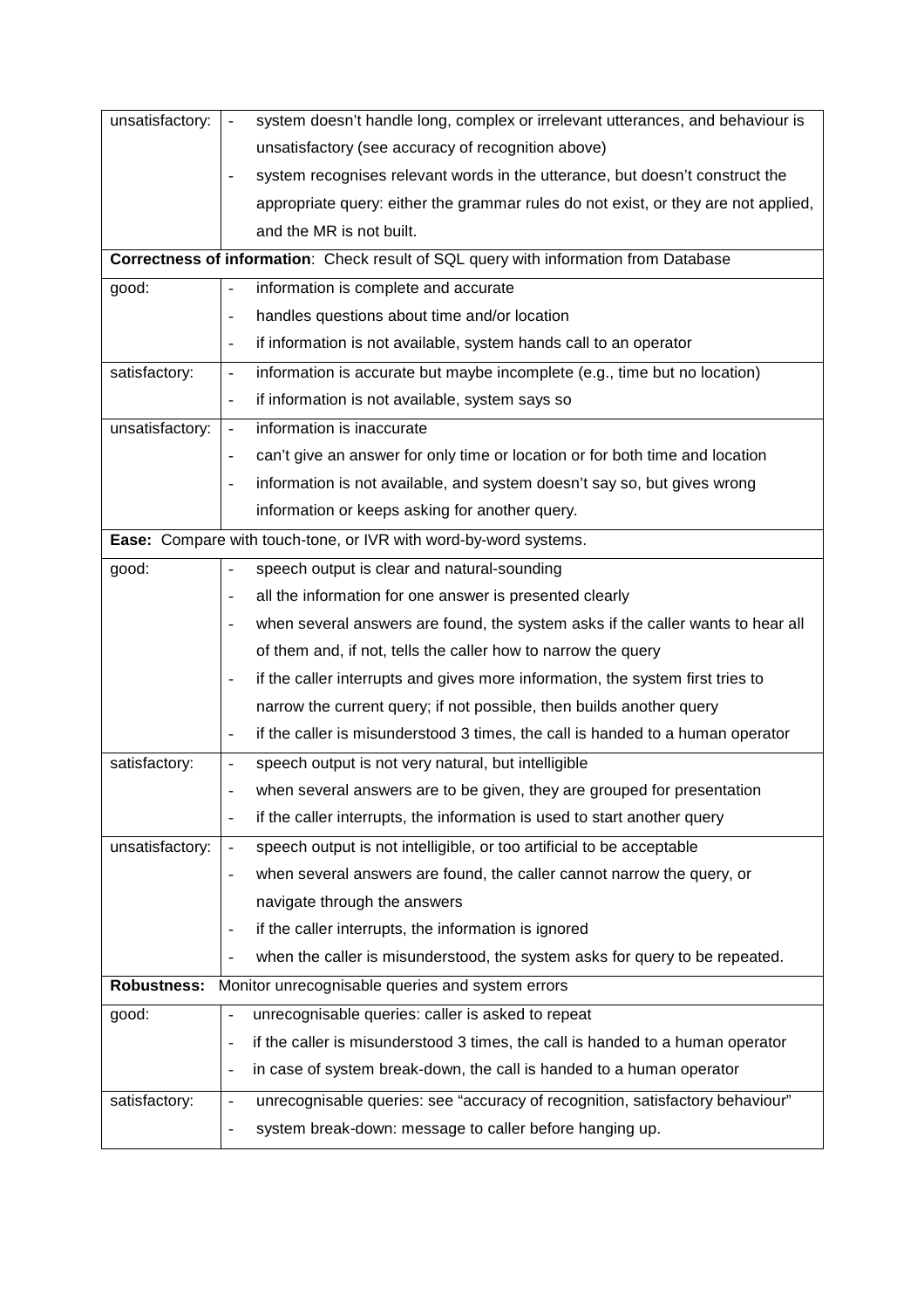| unsatisfactory: | $\sim$                   | unrecognisablequeries:see"accuracyofrecognitio | n, unsatisfactorybehaviour" |
|-----------------|--------------------------|------------------------------------------------|-----------------------------|
|                 | $\overline{\phantom{a}}$ | systembreak-down:nowarningormessagetocaller.   |                             |
|                 |                          |                                                |                             |
|                 |                          |                                                |                             |